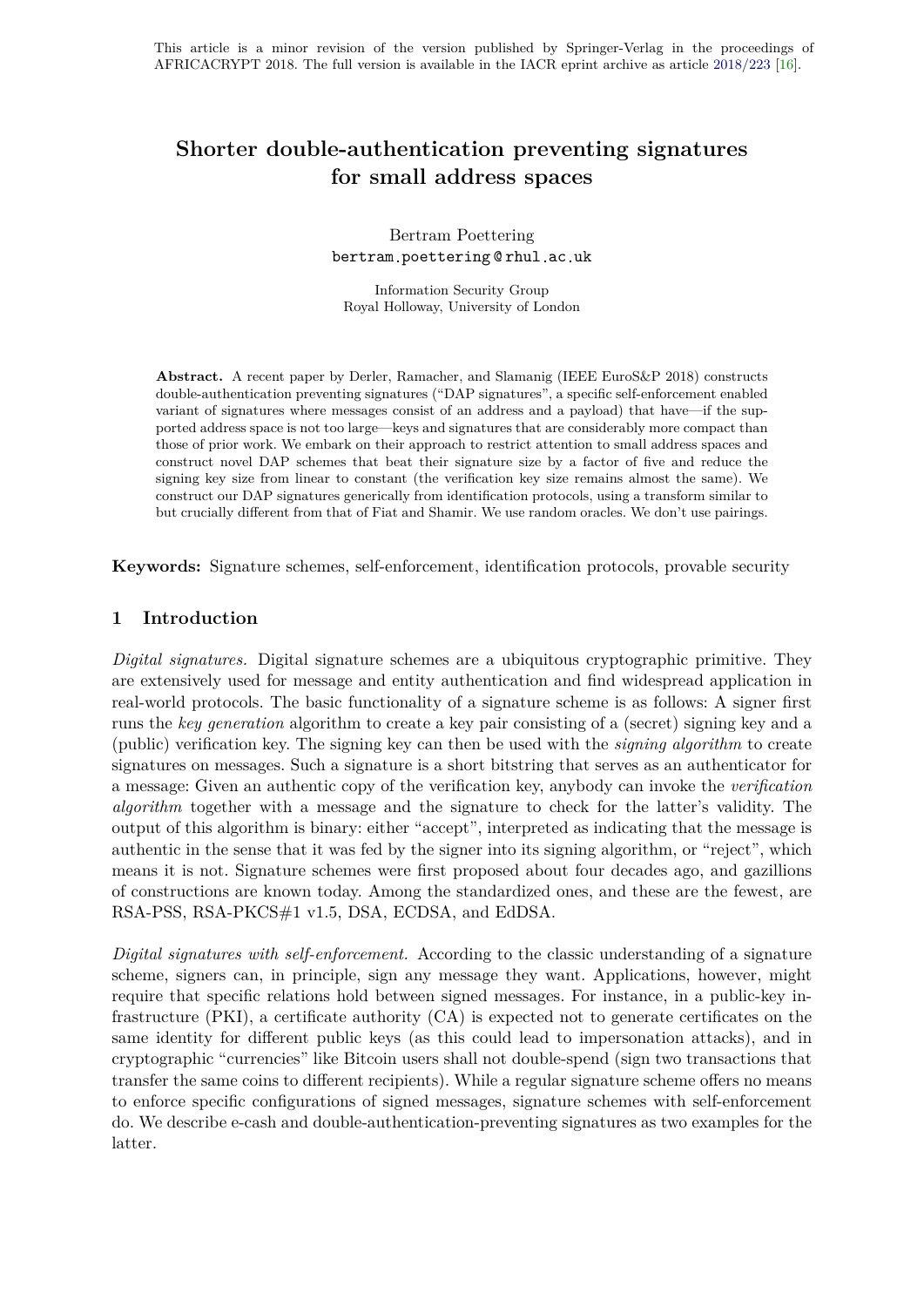E-CASH. In electronic cash  $[6]$ , users can transfer virtual coins to each other, and they have a guarantee of anonymity: Nobody, including any central issuing authority, can trace their payments. However, if double-spending happens (this is very explicitly forbidden in e-cash systems) then the spending user's anonymity is automatically revoked in that the user can be identified given the two transactions. This allows for penalizing misbehaving users, for instance by freezing their account.

Double-Authentication Preventing Signatures. A signature scheme is double authentication preventing [\[17\]](#page-14-1), or "has the DAP property", if messages consist of an address and a payload field, and the scheme is such that the signer is penalized if it signs any address twice with different payloads. In this setting the penalty is more drastic than in the e-cash setting: misbehaving signers don't have their anonymity revoked, but instead a verbatim copy of their signing key is leaked to the public. A natural application is in the PKI setting: If domain names are used as addresses, and public keys as payloads, then the DAP property means that the certification authority is penalized if it issues different-key certificates for the same domain. A different application is related to cryptographic currencies: users that double-spend make necessarily also their signing key public, i.e., give everybody access to their funds. Further applications have been proposed in [\[17,](#page-14-1)[18,](#page-14-2)[19,](#page-14-3)[5,](#page-13-1)[3,](#page-13-2)[7\]](#page-13-3), for instance in the context of secure contract signing (and enforcing).

*A brief history of double-authentication preventing signatures.* The first DAP scheme is by Poettering and Stebila [\[17,](#page-14-1)[18\]](#page-14-2). Their construction is in the RSA setting. More precisely, it builds on the number-theoretic fact that if one has two square roots of an element modulo a Blum integer, then one also has the factorization of this number.<sup>[1](#page-1-0)</sup> Signatures of the DAP scheme use the factorization as signing key, and signatures consist of a vector of square roots of RSA elements such that the decision about which specific square root is the valid one is a function of the payload. Signing different payloads means releasing different square roots means revealing the signing key. The signatures of this scheme are very large: If a 128 bit security level shall be reached then their size is at least 256 times 2048 bit.

A DAP scheme in the DLP setting was proposed by Ruffing, Kate, and Schröder [\[19,](#page-14-3) Appendix A], based on Merkle trees based on Chameleon hash functions [\[13\]](#page-13-4). The addresses are associated with the leaves of these trees, and signatures consist of vectors of 'openings' of the Chameleon hashes leading to the root. While their signatures are shorter than those of [\[17,](#page-14-1)[18\]](#page-14-2) (if implemented over elliptic curves), the signature size is linear in the bit-length of the address space, and thus still prohibitively large for many applications.

The work by Bellare, Poettering, and Stebila [\[3\]](#page-13-2) improves on the work of [\[17,](#page-14-1)[18\]](#page-14-2) by compressing DAP signatures, still in the RSA setting and targeting the 128 bit security level, down to the size of 2048 bit. The trick is to evaluate the square root function iteratively, instead of in parallel. While this requires more algebraic properties than [\[17,](#page-14-1)[18\]](#page-14-2), the Blum integer setting fulfills these. We note that the DAP scheme of [\[3\]](#page-13-2) is, so far, the only one with tight reductions.

The work of Boneh, Kim, and Nikolaenko [\[5\]](#page-13-1) constructs DAP signatures based on lattice assumptions. The focus is on finding a solution for the post-quantum setting, not to beat the signature size of [\[3\]](#page-13-2) (which they don't).

The very recent work of Derler, Ramacher, and Slamanig [\[7\]](#page-13-3) reports the smallest DAP signature size so far: 1280 bit at the 128 bit security level, in the DLP-setting. Their scheme, however, can only be used in a restricted setting: As the sizes of signing and verification keys grow linearly in the cardinality of the address space, the scheme is not practical unless the latter is small. Note that all prior works (in particular [\[17,](#page-14-1)[18,](#page-14-2)[19,](#page-14-3)[5,](#page-13-1)[3\]](#page-13-2)) support address spaces of

<span id="page-1-0"></span><sup>&</sup>lt;sup>1</sup> It is further required that these square roots are not additive inverses of each other.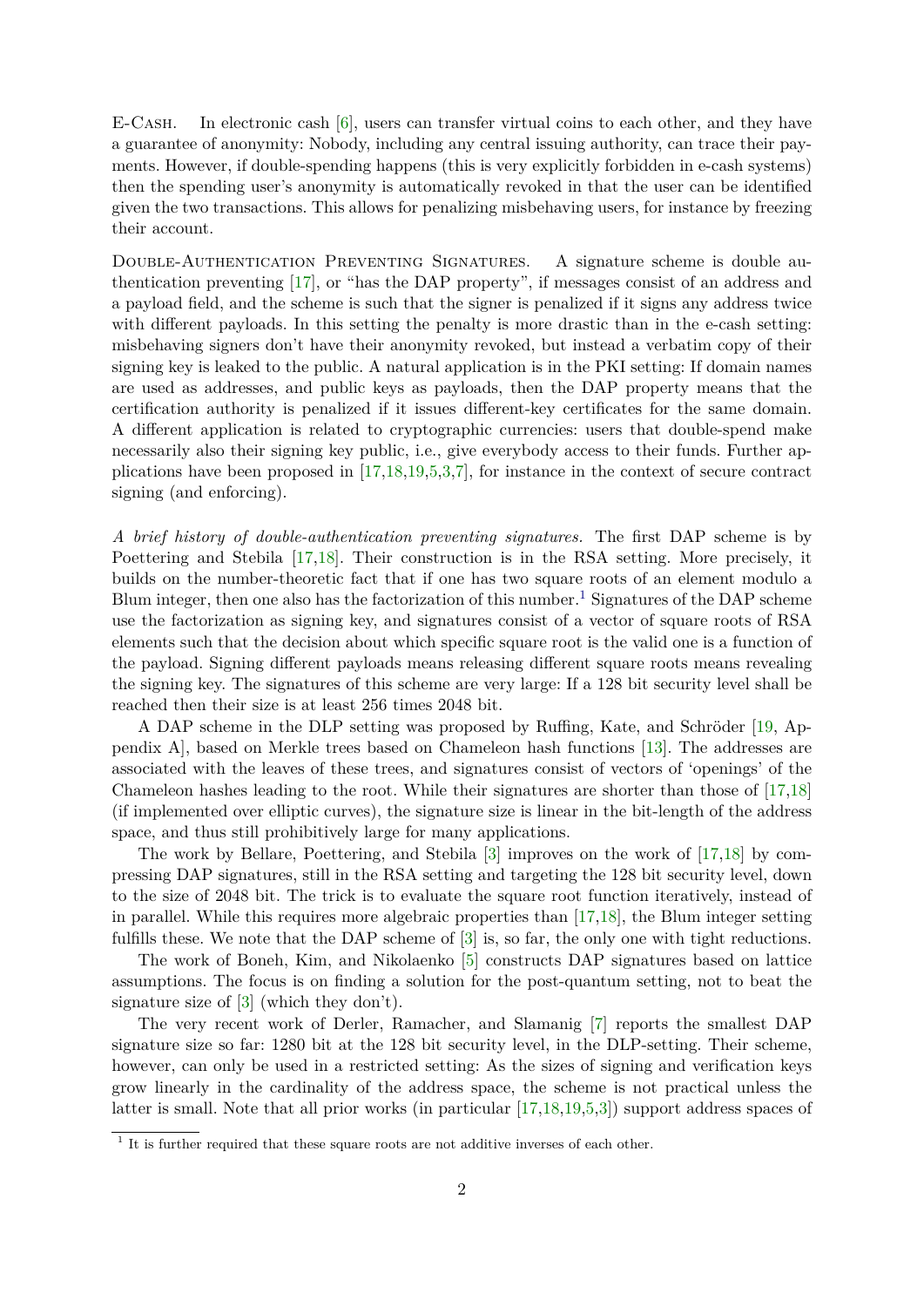exponential size. This drawback is acknowledged in [\[7\]](#page-13-3), but the authors also report on specific applications where a small address space is just naturally occurring. Technically, the scheme of [\[7\]](#page-13-3) builds on regular DLP-based signatures like Schnorr and DSA, and achieves the DAP property by including in each signature a payload-dependent share of the signing key, created with a secret-sharing scheme such that from any two shares associated with an address the signing key can be recovered. To show that the shares are well-formed, i.e., indeed allow for key recovery, the DAP signatures also contain a corresponding NIZK proof.

*Contribution.* In this article we embark on the approach of Derler et al. [\[7\]](#page-13-3) and study DAP signatures for small address spaces. Also we work in the DLP setting, and build on (EC)DSA or Schnorr signatures. However, we improve drastically on signature and key sizes: Our signatures are five times shorter (namely only 256 bits) and our signing keys are constant size (instead of linear in the cardinality of the address space). While our and their verification keys are roughly the same size, our signing and verification times are better.

In a nutshell, our approach is to draw on the special-soundness property of the identification schemes underlying Schnorr and (EC)DSA signatures, assigning to each address one particular commitment. As these commitments are included in the verification key, the size of the latter is linear in the cardinality of the address space. Note that this linear blow-up is also the case in [\[7\]](#page-13-3), but in contrast to their scheme we do not build on further primitives (e.g., secret sharing), which overall leads to more robustness, an easier analysis, more compact keys and signatures, and faster algorithms.

Without rigorous analysis we propose a third scheme in Appendix [A](#page-14-4) which can be seen as a key-size optimized variant of our proposals from the main body of the paper.

# **2 Notation**

We write  $\mathbb Z$  for the set of integers, and  $T$  and  $F$  for the Boolean constants true and false, respectively.

Parts of this article involve the specification of program code. In such code we use assignment operator '←' when the assigned value results from a constant expression (including from the output of a deterministic algorithm), and we write ' $\leftarrow s$ ' when the value is either sampled uniformly at random from a finite set or is the output of a randomized algorithm. For a randomized algorithm *A* we write  $y \leftarrow_s A(x_1, x_2, \ldots)$  to denote the operation of running *A* with inputs  $x_1, x_2, \ldots$  (and fresh coins) and assigning the output to variable *y*. Further, we write  $[A(x_1, x_2, \ldots)]$  for the set of values that A outputs with positive probability.

Our security definitions are based on games played between a challenger and an adversary. These games are expressed using program code and terminate when the main code block executes a 'Stop with ...' command; the argument of the latter is the output of the game. We write  $Pr[G \Rightarrow T]$  or just  $Pr[G]$  for the probability that game *G* terminates by running into a 'Stop with T' instruction. Further, if E is some game-internal event, we similarly write  $Pr[E]$  for the probability that this event occurs. (Note the game is implicit in this notation.)

We use bracket notation to denote associative arrays (a data structure that implements a 'dictionary'). For instance, for an associative array A the instruction  $A[7] \leftarrow 3$  assigns value 3 to memory position 7, and the expression  $A[2] = 5$  tests whether the value at position 2 is equal to 5. Associative arrays can be indexed with elements from arbitrary sets. We use expressions like  $A[\cdot] \leftarrow x$  to indicate that *A* is initialized with default value *x*. (That is, for any *y*, unless  $A[y]$  is explicitly overwritten with a different value,  $A[y]$  evaluates to x.) When assigning lists to each other, with '\_' we mark "don't-care" positions. For instance,  $(a, \_) \leftarrow (9, 4)$  is equivalent to  $a \leftarrow 9$  (value 4 is discarded).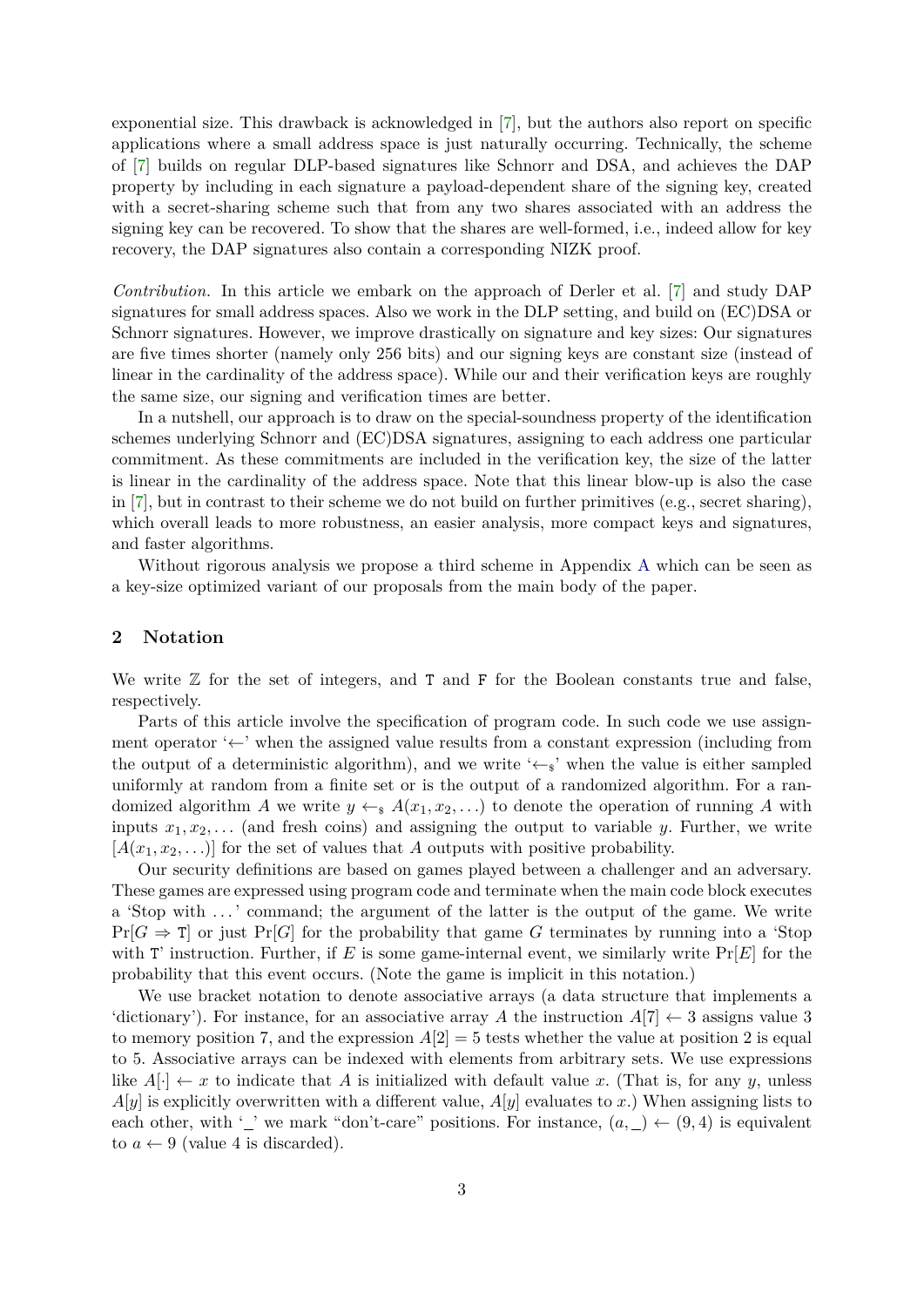## **3 Signature schemes and key extractability**

We first reproduce standard definitions associated with signature schemes, and then consider a less common property that signature schemes might have: key extractability.

### **3.1 Regular signature schemes**

We recall the definition of digital signatures and their essential security property: unforgeability.

DIGITAL SIGNATURE SCHEMES. A *digital signature* scheme (DS) for a message space M consists of algorithms gen, sgn, vfy together with a signing key space  $\mathcal{SK}$ , a verification key space  $VK$ , and a signature space S. The key generation algorithm gen outputs a signing key  $sk \in \mathcal{SK}$  and a verification key  $vk \in \mathcal{VK}$ . The signing algorithm sgn takes a signing key  $sk \in \mathcal{SK}$ and a message  $m \in \mathcal{M}$ , and outputs a signature  $\sigma \in \mathcal{S}$ . The verification algorithm vfy takes a verification key  $vk \in \mathcal{VK}$ , a message  $m \in \mathcal{M}$ , and a (candidate) signature  $\sigma \in \mathcal{S}$ , and outputs either T or F to indicate acceptance or rejection, respectively. A shortcut notation for these syntactical definitions is

 $gen \rightarrow \mathcal{SK} \times \mathcal{VK}$   $\mathcal{SK} \times \mathcal{M} \rightarrow \text{sgn} \rightarrow \mathcal{S}$   $\mathcal{VK} \times \mathcal{M} \times \mathcal{S} \rightarrow \text{vfy} \rightarrow \{T, F\}$ .

For a verification key  $vk \in \mathcal{VK}$  we denote with  $\mathcal{V}(vk)$  the set of message-signature pairs that are valid with respect to *vk*:

$$
\mathcal{V}(vk) := \{(m, \sigma) \in \mathcal{M} \times \mathcal{S} : \mathsf{vfy}(vk, m, \sigma) = \mathsf{T}\}.
$$

A signature scheme is correct if for all  $(sk, vk) \in [gen]$  and  $m \in \mathcal{M}$  and  $\sigma \in [sgn(sk, m)]$  we have  $(m, \sigma) \in \mathcal{V}(vk)$ .

UNFORGEABILITY. For reference we reproduce the definition of the standard security notion for signature schemes: (existential) unforgeability (under chosen-message attacks). For a signature scheme *Σ*, associate with any adversary *F* its forging advantage  $Adv_{\Sigma}^{\text{uf}}(\mathcal{F}) := Pr[UF(\mathcal{F})],$ where the game is in Figure [1.](#page-3-0) Intuitively, a signature scheme provides unforgeability if all practical adversaries have a negligible forging advantage.

| $\mathbf G$ ame UF $(\mathcal F)$                            | <b>Oracle</b> Sign $(m)$            |
|--------------------------------------------------------------|-------------------------------------|
| $[00 L \leftarrow \emptyset]$                                | 06 $\sigma \leftarrow s$ sgn(sk, m) |
| $\vert$ 01 $(sk, vk) \leftarrow_s$ gen                       | 07 $L \leftarrow L \cup \{m\}$      |
| $\big $ 02 $(m^*, \sigma^*) \leftarrow_{\$} \mathcal{F}(vk)$ | 08 Return $\sigma$                  |
| 03 Require $(m^*, \sigma^*) \in \mathcal{V}(vk)$             |                                     |
| 04 Require $m^* \notin L$                                    |                                     |
| 05 Stop with T                                               |                                     |

<span id="page-3-0"></span>**Fig. 1.** Security experiment UF modeling the unforgeability of signatures. Adversary  $\mathcal F$  has access to oracle Sign. We write 'Require *C*' for a condition *C* as an abbreviation for 'If not *C*: Stop with F'.

### **3.2 Key-extractable signature schemes**

We are interested in subclasses of signature schemes where the signing key can be reconstructed from (valid) signatures on specific message configurations. We formalize such extractability properties for *strictly one-time* (SOT) and *double-authentication preventing* (DAP) signatures. In a nutshell, a signature scheme is strictly one-time if the signing key can be recovered from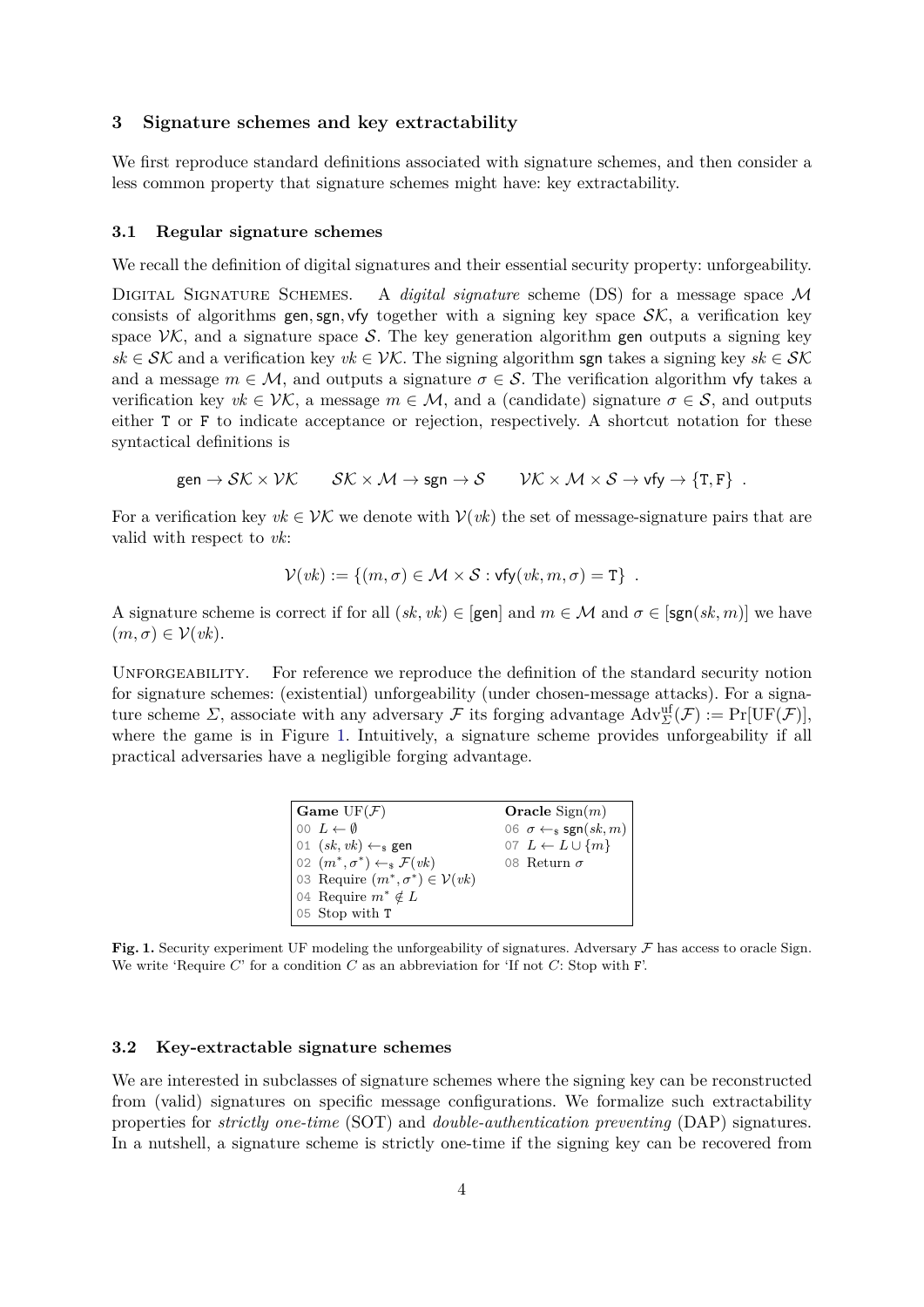signatures on any two different messages, and it is double-authentication preventing if messages consist of two components, the address and the payload, and the signing key can be recovered if two messages are signed that have the same address but different payloads. While the DAP definition was first developed in [\[17,](#page-14-1)[18\]](#page-14-2) we are not aware of a prior formalization of the SOT notion.

KEY EXTRACTABILITY. Let gen, sgn, vfy,  $\mathcal{SK}, \mathcal{VK}, \mathcal{S}$  be the algorithms and spaces of a digital signature scheme for a message space  $M$ . We say that the scheme is  $key\text{-}extractable$  if there exists an auxiliary extraction algorithm ext that takes a verification key  $vk \in \mathcal{VK}$  and two message-signature pairs  $(m_1, \sigma_1), (m_2, \sigma_2) \in \mathcal{M} \times \mathcal{S}$ , and outputs either a signing key  $sk \in \mathcal{SK}$ or the failure symbol  $\perp \notin \mathcal{SK}$ . A shortcut notation for this syntactical definition is

$$
\mathcal{VK}\times (\mathcal{M}\times\mathcal{S})\times (\mathcal{M}\times\mathcal{S})\rightarrow \mathsf{ext} \rightarrow \mathcal{SK}\,/\,\bot\ \, .
$$

We formulate two notions of correctness (of extraction):

**SOT.** The signature scheme is *strictly one-time* if algorithm ext is such that for all  $(sk, vk)$ [gen] and  $(m_1, \sigma_1), (m_2, \sigma_2) \in \mathcal{M} \times \mathcal{S}$  we have

$$
(m_1, \sigma_1), (m_2, \sigma_2) \in \mathcal{V}(vk) \ \land \ m_1 \neq m_2 \implies \mathsf{ext}(vk, m_1, \sigma_1, m_2, \sigma_2) = sk \ .
$$

**DAP.** The signature scheme is *double-authentication preventing* if there exist an address space A and a payload space P such that  $\mathcal{M} = \mathcal{A} \times \mathcal{P}$ , and algorithm ext is such that for all  $(k, v k) \in [\text{gen}]$  and  $(m_1, \sigma_1), (m_2, \sigma_2) \in \mathcal{M} \times \mathcal{S}$ , if we write  $m_i = (a_i, p_i)$  then

$$
(m_1, \sigma_1), (m_2, \sigma_2) \in \mathcal{V}(vk) \land a_1 = a_2 \land p_1 \neq p_2 \implies \mathsf{ext}(vk, m_1, \sigma_1, m_2, \sigma_2) = sk.
$$

Unforgeability of Strictly One-Time Signatures. In SOT signatures, everybody getting hold of two valid message-signature pairs can first recover the signing key and then create signatures on arbitrary messages. For such signature schemes the standard notion of unforgeability, where two message-signature pairs are easily obtained through the signing oracle, is thus not meaningful. We hence formalize a dedicated (weakened) unforgeability notion: For a signature scheme  $\Sigma$ , associate with any adversary  $\mathcal F$  its (strictly one-time) forging advantage  $Adv_{\Sigma}^{sot}(\mathcal{F}) := \Pr[\text{SOT}(\mathcal{F})],$  where the game is in Figure [2.](#page-4-0)<sup>[2](#page-4-1)</sup> Note that the only difference between the UF and SOT games is the added instruction in line [06](#page-4-2) of game SOT which precisely prevents the adversary from posing a second query to the Sign oracle. Intuitively, a SOT signature scheme provides unforgeability if all practical adversaries have a negligible forging advantage.

<span id="page-4-2"></span>

| Game $SOT(\mathcal{F})$                                      | <b>Oracle</b> Sign $(m)$               |
|--------------------------------------------------------------|----------------------------------------|
| 00 $L \leftarrow \emptyset$                                  | 06 Require $L = \emptyset$             |
| $\vert$ 01 $(sk, vk) \leftarrow_s$ gen                       | 07 $\sigma \leftarrow s$ sgn $(sk, m)$ |
| $\big $ 02 $(m^*, \sigma^*) \leftarrow_{\$} \mathcal{F}(vk)$ | 08 $L \leftarrow L \cup \{m\}$         |
| 03 Require $(m^*, \sigma^*) \in \mathcal{V}(vk)$             | 09 Return $\sigma$                     |
| 04 Require $m^* \notin L$                                    |                                        |
| 05 Stop with T                                               |                                        |

<span id="page-4-0"></span>**Fig. 2.** Security experiment SOT modeling unforgeability for strictly one-time signature schemes. Adversary  $\mathcal F$ has access to oracle Sign. We write 'Require *C*' for a condition *C* as an abbreviation for 'If not *C*: Stop with F'.

<span id="page-4-1"></span><sup>&</sup>lt;sup>2</sup> Note that the 'strictness property' of SOT signatures involves only their functionality and is not reflected in the game which formalizes precisely the unforgeability of (regular) one-time signatures. We use the names SOT for the game and sot for the notion merely to allow for a clear association between functionality and targeted security notion.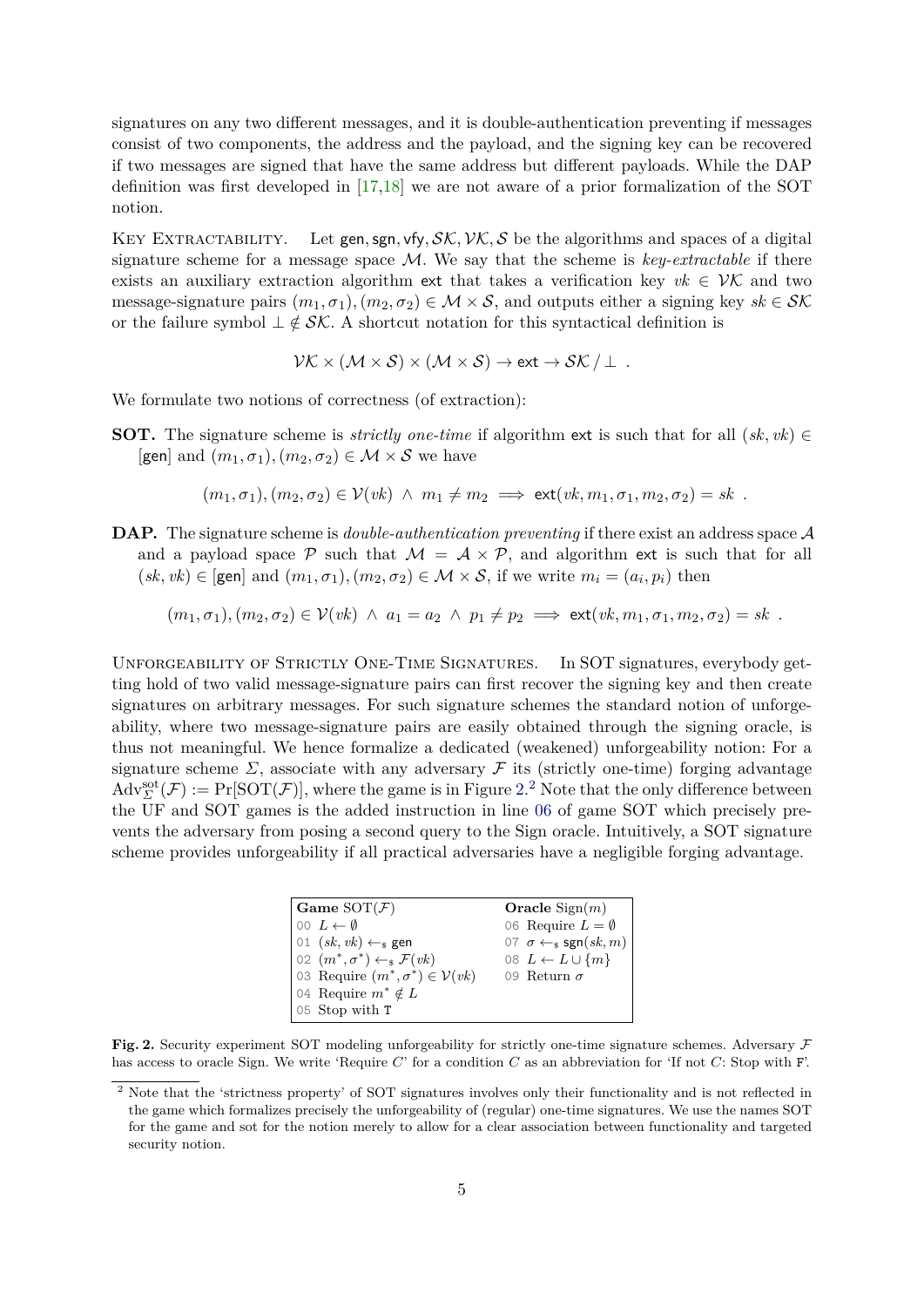Unforgeability of Double-Authentication Preventing Signatures. In DAP signatures, everybody getting hold of two valid message-signature pairs can create signatures on arbitrary messages if the two messages have the same address but different payloads. As we did for SOT signatures, also for DAP signatures we use a dedicated unforgeability no-tion [\[17,](#page-14-1)[18\]](#page-14-2): For a signature scheme  $\Sigma$ , associate with any adversary  $\mathcal F$  its forging advantage  $\mathrm{Adv}_{\Sigma}^{\text{dap}}(\mathcal{F}) := \Pr[\mathrm{DAP}(\mathcal{F})],$  where the game is in Figure [3.](#page-5-0) In the game, note that we replaced the set *L* (of games UF, SOT) that keeps track of signed messages by an associative array  $L[\cdot]$ that manages one such set per address, keeping track of signed payloads. Intuitively, a DAP signature scheme provides unforgeability if all practical adversaries have a negligible forging advantage.



<span id="page-5-0"></span>**Fig. 3.** Security experiment DAP modeling unforgeability for double-authentication preventing signature schemes. Adversary  $\mathcal F$  has access to oracle Sign. We write 'Require  $C$ ' for a condition  $C$  as an abbreviation for 'If not  $C$ : Stop with F'.

## <span id="page-5-1"></span>**4 Constructing DAP signatures from SOT signatures**

We present a construction of a DAP signature scheme from a SOT signature scheme that offers exceptional performance but requires that the cardinality  $n = |\mathcal{A}|$  of the address space is not too large. The basic idea of our scheme is to let the DAP key generation algorithm perform *n*-many SOT key generations independently of each other, one for each address, and to present the resulting set of SOT signing (resp. verification) keys as a single DAP signing (resp. verification) key. To DAP-sign a message  $m = (a, p)$ , the SOT signing key  $sk[a]$  corresponding to address *a* is retrieved and payload *p* authenticated with it. The DAP verification algorithm works analogously. Observe that, without further modification, this design is unforgeable (in the DAP sense) but not key-extractable. Indeed, double-signing, i.e., violating the DAP property, reveals only one of the required *n*-many SOT signing keys. We apply two tricks to achieve full key extractability: (1) Instead of generating the *n*-many SOT signing keys independently of each other and with individual random coins, we generate them deterministically as a function of the address they are associated with, using the output of a PRF as the coins required for key generation. More precisely, for each address *a* we first derive 'random' coins as per  $r \leftarrow F(k, a)$ , where *F* is the PRF and *k* its key (that is stored as part of the DAP signing key), and then compute the SOT key pair corresponding to *a* as per  $(sk[a], vk[a]) \leftarrow \text{gen}\langle r\rangle$ , where the  $\langle \cdot \rangle$  notation indicates running an (otherwise randomized) algorithm with explicitly given coins. Note that this reduces the size of the DAP signing key from linear (in *n*) to constant. (2) We include (one-time pad) encryptions of PRF key *k* in the DAP verification key such that knowledge of any SOT signing key *sk*[*a*] suffices to recover it. More concretely, we embed into the DAP verification key the set of values  $k + h(a, sk[a])$ , for all  $a \in \mathcal{A}$ , where + denotes (in most cases) the bit-wise XOR operation and *h* is a random oracle. (This technique is borrowed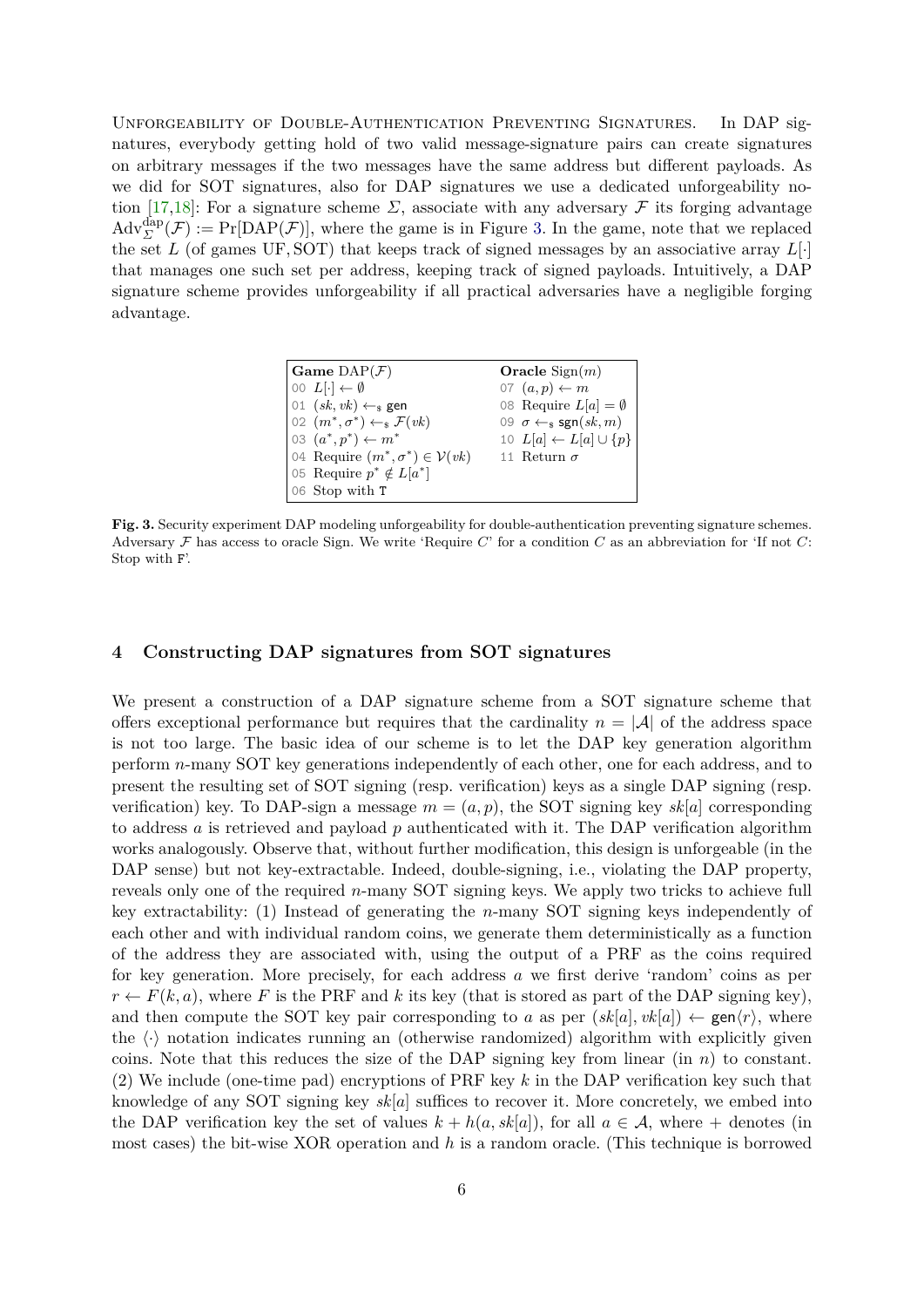from [\[3\]](#page-13-2).) Overall, as we prove, this is sufficient to achieve key-extractability in the DAP sense. We give the formal details of our construction in the following.

SOT-to-DAP transform. Let A*,*P be sets. From a key-extractable signature scheme *Σ* for message space  $P$  with algorithms and spaces gen, sgn, vfy, ext,  $\mathcal{SK}, \mathcal{VK}, \mathcal{S}$  we construct a key-extractable signature scheme  $\Sigma'$  for message space  $\mathcal{M} = \mathcal{A} \times \mathcal{P}$  with algorithms and spaces gen', sgn', vfy', ext',  $\mathcal{SK}'$ ,  $\mathcal{VK}'$ ,  $\mathcal{S}'$  such that if the former is strictly one-time then the latter is double-authentication preventing. As building blocks we employ a pseudorandom function  $F: \mathcal{K} \times \mathcal{A} \to \mathcal{R}$  that has a commutative group  $(\mathcal{K}, +)$  as its key space<sup>[3](#page-6-0)</sup> and the randomness space R of algorithm gen as its range, and a hash function  $h: \mathcal{A} \times \mathcal{SK} \to \mathcal{K}$ . Both F and h will be modeled as random oracles in the security analysis. Let  $\mathcal{SK}' = \mathcal{K}, \mathcal{VK}' = \mathcal{VK}^{|\mathcal{A}|} \times \mathcal{K}^{|\mathcal{A}|}$ ,  $S' = S$ , and implement algorithms gen', sgn', vfy' as specified in Figure [4.](#page-6-1) (Algorithm ext' is specified in Figure [5](#page-8-0) and discussed below.)

<span id="page-6-3"></span><span id="page-6-2"></span>

| $ $ Proc gen'                                                                                                                                                                                         | <b>Proc</b> sgn'(sk', m)                                                                                                                             |
|-------------------------------------------------------------------------------------------------------------------------------------------------------------------------------------------------------|------------------------------------------------------------------------------------------------------------------------------------------------------|
| $\vert$ 00 $k \leftarrow_{\rm s} \mathcal{K}; K \vert \cdot \vert \leftarrow \bot$                                                                                                                    | 09 $k \leftarrow sk'; (a, p) \leftarrow m$                                                                                                           |
| $\begin{bmatrix} 01 & sk[\cdot] \leftarrow \bot; v k[\cdot] \leftarrow \bot \end{bmatrix}$                                                                                                            | 10 $r \leftarrow F(k, a)$                                                                                                                            |
| 02 For all $a \in \mathcal{A}$ :                                                                                                                                                                      | 11 $(sk[a], \_) \leftarrow \text{gen}\langle r \rangle$                                                                                              |
| $\begin{array}{ccc} \n\begin{array}{l} \n\end{array} 03 & r \leftarrow F(k, a) \n\end{array}$                                                                                                         | 12 $\sigma \leftarrow s$ sgn $(sk[a], p)$                                                                                                            |
| $\begin{array}{ll} \vert \circ 4 & (sk[a], vk[a]) \leftarrow \mathsf{gen}\langle r \rangle \end{array}$                                                                                               | 13 Return $\sigma$                                                                                                                                   |
| $\begin{bmatrix} 05 & K[a] \leftarrow k + h(a, sk[a]) \end{bmatrix}$<br>06 $sk' \leftarrow k$<br>$\begin{bmatrix} 07 & v k' \leftarrow (vk[\cdot], K[\cdot]) \end{bmatrix}$<br>08 Return $(sk', vk')$ | <b>Proc</b> vfy'(vk', m, $\sigma$ )<br>14 $(vk[\cdot], \_) \leftarrow vk'$<br>15 $(a, p) \leftarrow m$<br>16 Return $\mathsf{vfy}(vk[a], p, \sigma)$ |

<span id="page-6-1"></span>**Fig. 4.** Our SOT-to-DAP transform (main algorithms). The  $\langle \cdot \rangle$  notation in lines [04](#page-6-2) and [11](#page-6-3) indicates that gen is (deterministically) invoked on random coins *r*.

The signature schemes obtained with our transform provide both unforgeability and key extractability.

**Theorem 1 (DAP unforgeability).** Let  $\Sigma$  and  $\Sigma'$  be the SOT and DAP signature schemes *involved in our construction. If*  $\Sigma$  *is unforgeable in the SOT sense then*  $\Sigma'$  *is unforgeable in the DAP sense. More precisely, for any adversary*  $\mathcal{F}'$  against  $\Sigma'$  there exist adversaries  $\mathcal{E}, \mathcal{F}$ *against Σ such that in the random oracle model for F and h we have*

$$
\mathrm{Adv}_{\Sigma'}^{\mathrm{dap}}(\mathcal{F}') \leq n \cdot \mathrm{Adv}_{\Sigma}^{\mathrm{sot}}(\mathcal{F}) + q_F/|\mathcal{K}| + n \cdot q_h \cdot \mathrm{Adv}_{\Sigma}^{\mathrm{sot}}(\mathcal{E}) ,
$$

*where*  $n = |A|$  *is the cardinality of the address space,*  $q_F$  *and*  $q_h$  *are the numbers of queries to F* and *h*, respectively, and K is the key space of the PRF. The running times of  $\mathcal E$  and  $\mathcal F$  are *about that of*  $\mathcal{F}'$ *.* 

*Proof sketch.* On first sight the security argument for our construction seems to be straightforward: Any valid DAP signature is in fact a valid SOT signature, so forging the one implies forging the other. Also the DAP signing oracle seems to be easily simulated with the SOT signing oracle. (The latter processes at most one query per key, but this is perfectly matched with the one-query-per-address requirement of DAP unforgeability). The reason why ultimately the proof is not that easy is that the DAP construction uses the SOT scheme in a non-blackbox fashion. More precisely, for a reductionist proof to go through, the random coins of the SOT

<span id="page-6-0"></span><sup>&</sup>lt;sup>3</sup> Consider that same-length bit-strings together with the bit-wise XOR operation form a commutative group to see that this requirement is easily fulfilled in practice.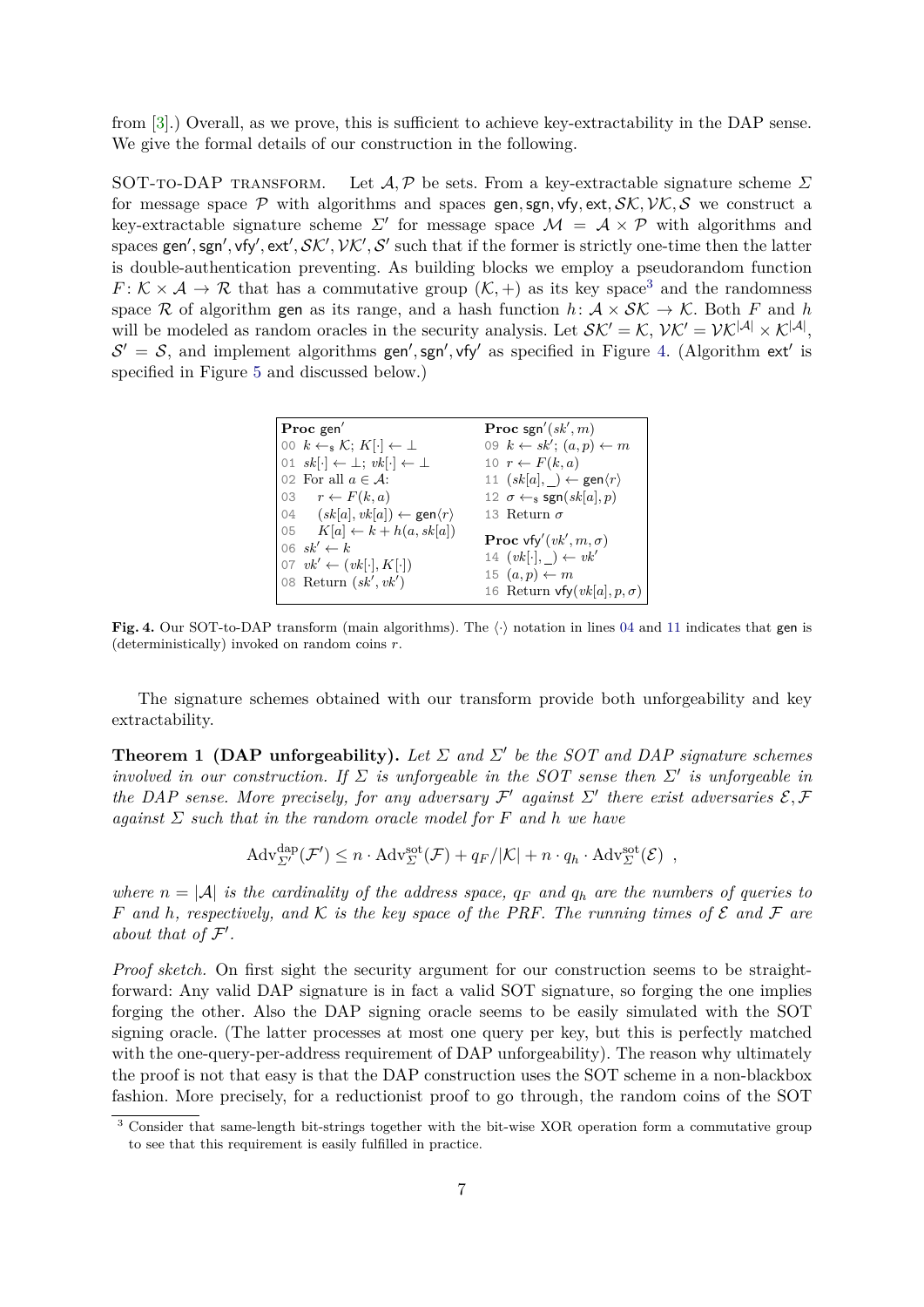key generation would need to be freshly drawn right before key generation, and be forgotten immediately afterwards. This is not necessarily the case in our construction, as the coins are generated in a specific and reproducible way, using the PRF. More precisely, as we model the PRF as a random oracle, the coins are uniform and hidden from the adversary as long as the PRF key *k* is not queried by the latter to its *F* oracle. However, as *h*-based encryptions of *k* are embedded into the verification key, bounding the probability of this event involves arguing about the probability of reconstructing SOT signing keys, and such arguments can only be given if the SOT key generation algorithm receives properly distributed coins, i.e., coins that are drawn uniformly at random. Below we give a more careful analysis that avoids this circularity by cleverly conditioning events on each other.

In the following we refer with  $E_F$  to the event that the adversary poses a query with first argument *k* to its *F* oracle. We need to bound the probability that *E<sup>F</sup>* occurs to a small value. There are precisely two ways that lead the adversary to posing such a query: (1) Without any knowledge about k but by sheer luck: the adversary guesses  $k \in \mathcal{K}$  and hits the right one. As the adversary can try  $q_F$  times, the probability for this is bounded by  $q_F/|\mathcal{K}|$ . (2) By making a more informed guess, i.e., by exploiting obtained knowledge about *k*. Note that the only information available about *k* are its random oracle based encryptions, which are information-theoretically hiding up to the point where the adversary poses a corresponding query to the *h* oracle. Let *E<sup>h</sup>* be the corresponding event that the adversary queries oracle *h* on one of the *n*-many SOT signing keys. Instead of deriving individual bounds for  $Pr[E_F]$  and  $Pr[E_h]$ , we analyze the probabilities of two closely related events:

Let  $E'_F$  be the event that  $E_F$  occurs before  $E_h$ , including the case that  $E_h$  does not occur at all, and let  $E'_{h}$  be the event that  $E_{h}$  occurs before  $E_{F}$ , including the case that  $E_F$  does not occur at all. Then, as discussed above, we have  $Pr[E'_F] \le q_F / |\mathcal{K}|$ . Further, as in the  $E'_{h}$  case we can assume perfectly random coins of SOT key generation, we can bound  $Pr[E'_{h}]$  with the probability of SOT key recovery, which is in particular bounded by the SOT forging probability. In particular there exists for each  $1 \leq \alpha \leq n$  an adversary  $\mathcal{E}_{\alpha}$  such that Pr[ $E'_h$  | the *h* query happens for address number  $\alpha$ ]  $\leq q_h \text{Adv}_{\Sigma}^{\text{sot}}(\mathcal{E}_{\alpha})$ . By defining adversary  $\mathcal E$  such that it uniformly picks a value  $1 \leq \alpha \leq n$  and then behaves like  $\mathcal E_\alpha$ , we obtain  $Pr[E'_{h}] \le nq_h \text{Adv}_{\Sigma}^{\text{sot}}(\mathcal{E}).$ 

The bounds on  $E'_F$  and  $E'_h$  can be additively combined as  $Pr[E_F \vee E_h] = Pr[E'_F] + Pr[E'_h]$ . If  $E_{\sigma}$  denotes the event of a DAP forgery then overall we have  $Adv_{\Sigma'}^{dap}(\mathcal{F}') = Pr[E_{\sigma}] \le Pr[E_{\sigma}]$  $\neg E_F \wedge \neg E_h$  + Pr[ $E_F \vee E_h$ ]. We already bounded the second term. For the first term note that ¬*E<sup>F</sup>* ∧ ¬*E<sup>h</sup>* means that the adversary does not exploit the random oracle based encryption of the signing key. In this case the initially discussed natural reduction works, showing  $Pr[E_{\sigma}]$  $\neg E_F \wedge \neg E_h$   $\leq$  *n*Adv<sup>sot</sup> $(\mathcal{F})$ , for a forger  $\mathcal{F}$  that results from the reduction.

By combining the above bounds we obtain the one from the theorem statement.  $\Box$ 

**Theorem 2 (DAP key extractability).** *Let*  $\Sigma$  *and*  $\Sigma'$  *be the SOT and DAP signature schemes involved in our construction. If*  $\Sigma$  *is strictly one-time then*  $\Sigma'$  *is double-authentication* preventing. More precisely, the algorithm  $ext'$  specified in Figure [5](#page-8-0) is an extraction algorithm *for scheme*  $\Sigma'$  *if its building block* ext *is an extraction algorithm for scheme*  $\Sigma$ *.* 

*Proof.* The argument is immediate: Having two "colliding" DAP signatures means having two SOT signatures that are valid under the same verification key but are on different messages. The DAP extraction algorithm in Figure [5](#page-8-0) applies the SOT extraction algorithm to this setting to first recover the SOT signing key and then, by decrypting the corresponding *h*-based ciphertext, the DAP signing key.  $\Box$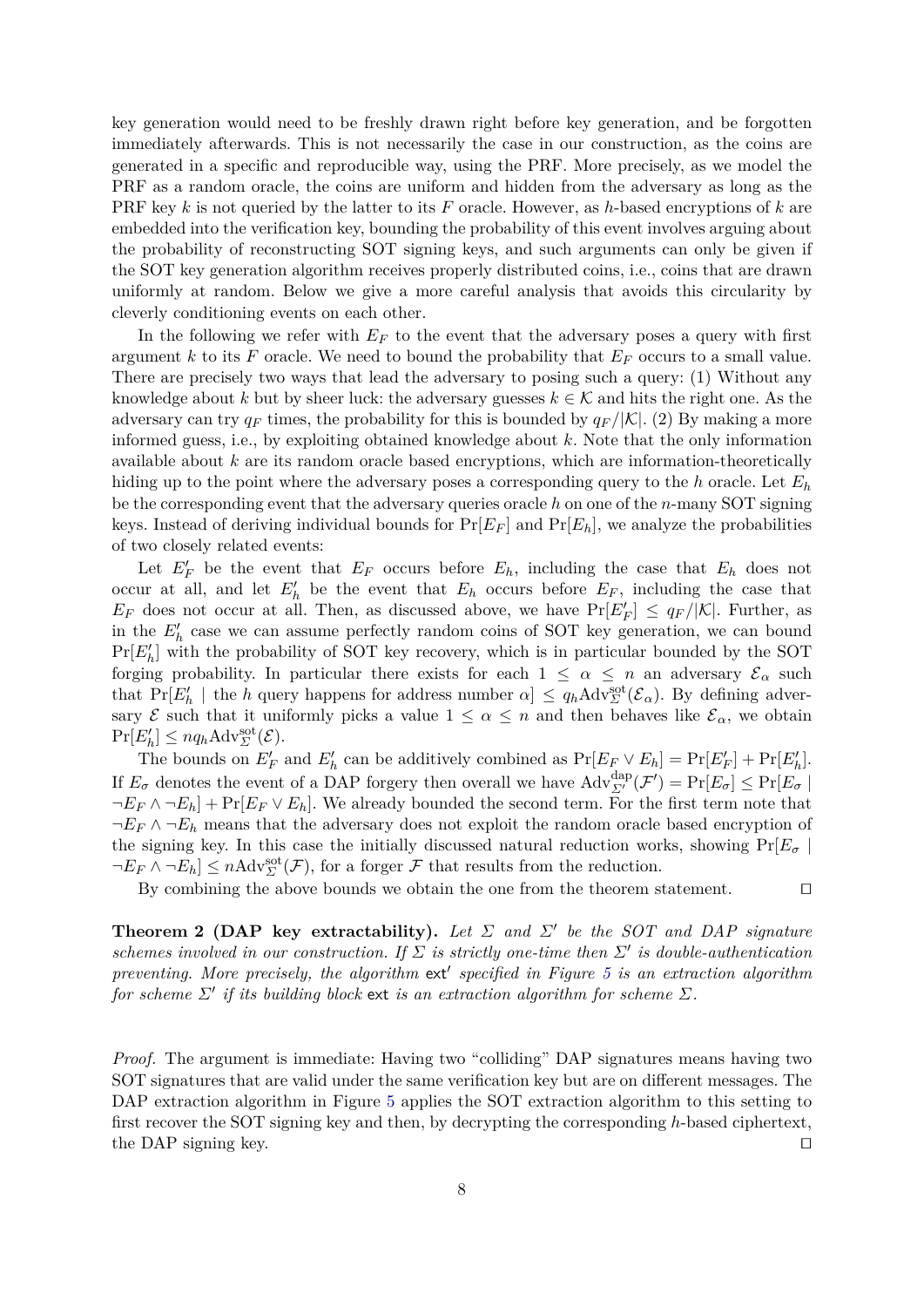<span id="page-8-1"></span> $\mathbf{Proc}\ \mathsf{ext}'(\mathit{vk}', m_1, \sigma_1, m_2, \sigma_2)$ 00  $(vk[\cdot], K[\cdot]) \leftarrow vk'$ 01 (*a*<sub>1</sub>*, p*<sub>1</sub>) ← *m*<sub>1</sub>; (*a*<sub>2</sub>*, p*<sub>2</sub>) ← *m*<sub>2</sub> 02 Require  $a_1 = a_2 \wedge p_1 \neq p_2$ 03 Require  $(p_1, \sigma_1), (p_2, \sigma_2) \in \mathcal{V}(vk[a_1])$  $04$  *sk*[ $a_1$ ] ← ext( $vk[a_1], p_1, \sigma_1, p_2, \sigma_2)$ 05 Require  $sk[a_1] \neq \perp$ 06  $k$  ←  $K[a_1] - h(a_1, sk[a_1])$ 07 Return *k*

<span id="page-8-0"></span>**Fig. 5.** SOT-to-DAP transform (extraction algorithm). We write 'Require *C*' for a condition *C* as an abbreviation for 'If not *C*: Return  $\perp$ '. Note that the condition in line [05](#page-8-1) is always fulfilled.

# <span id="page-8-2"></span>**5 Constructing SOT signatures**

We propose the *Fixed-Commitment transform* that constructs signature schemes from generic identification (ID) protocols, in a way related to that of the classic Fiat–Shamir transform [\[10\]](#page-13-5). While the latter turns ID schemes into standard unforgeable signature schemes, the signature schemes obtained with our new transform are strictly one-time. We first recall details of (threemove) identification protocols, then of the Fiat–Shamir transform, and then specify and study our own construction.

#### **5.1 Three-move ID protocols**

We recall the definition of an important class of identification protocols and of the security properties connected to it: special soundness, (honest-verifier) zero-knowledge, and resilience against key recovery. While we refer to [\[11,](#page-13-6)[12,](#page-13-7)[14\]](#page-13-8) for general treatments of ID protocols, our notation is in particular close to that of [\[2\]](#page-13-9).

Three-Move ID Protocols. A *three-move ID protocol* consists of algorithms G*,*P1*,*P2*,* V, an identification secret key space ISK, an identification public key space IPK, a commitment space CMT, a challenge space CH, a response space RSP, and a (prover) state space ST. The key generation algorithm G outputs a secret key *isk*  $\in$  ISK and a public key *ipk*  $\in$  IPK. Algorithms P<sub>1</sub> and P<sub>2</sub> are for the prover: Algorithm P<sub>1</sub> takes a secret key *isk*  $\in$  ISK and a public key  $ipk \in$  IPK, and outputs a state  $st \in ST$  and a commitment  $cnt \in CMT$ . Algorithm P<sub>2</sub> takes a state  $st \in ST$  and a challenge  $ch \in CH$ , and outputs a response  $rsp \in RSP$ . Algorithm V is for the verifier: It takes a public key  $ipk \in \text{IPK}$ , a commitment  $cmt \in \text{CMT}$ , a challenge  $ch \in \text{CH}$ , and a response  $rsp \in RSP$ , and outputs T or F to indicate acceptance or rejection, respectively. A shortcut notation for these syntactical definitions is

$$
\begin{array}{ccc} & G & \to & ISK \times IPK \\ & ISK \times IPK & \to & P_1 & \to & ST \times CMT \\ & ST \times CH & \to & P_2 & \to & RSP \\ \text{IPK} \times CMT \times CH \times RSP & \to & V & \to & \{T,F\} \end{array}
$$

We further write  $TR = CMT \times CH \times RSP$  for the transcript space of the ID protocol. A threemove ID protocol is correct if for all  $(isk, ipk) \in [G]$  and  $(st, cmt) \in [P_1(isk, ipk)]$  and  $ch \in \text{CH}$ and  $rsp \in [P_2(st, ch)]$  we have  $V(\text{ipk}, \text{cmt}, \text{ch}, \text{rsp}) = T$ .

Special soundness. A three-move ID protocol has *special soundness* if there exists an extraction algorithm that recovers the identification secret key from all (valid) same-commitmentdifferent-challenge transcript pairs. Formally, the notion requires the existence of an algorithm E that takes an identification public key  $ipk \in \text{IPK}$  and two transcripts  $T_1, T_2 \in \text{TR}$  and outputs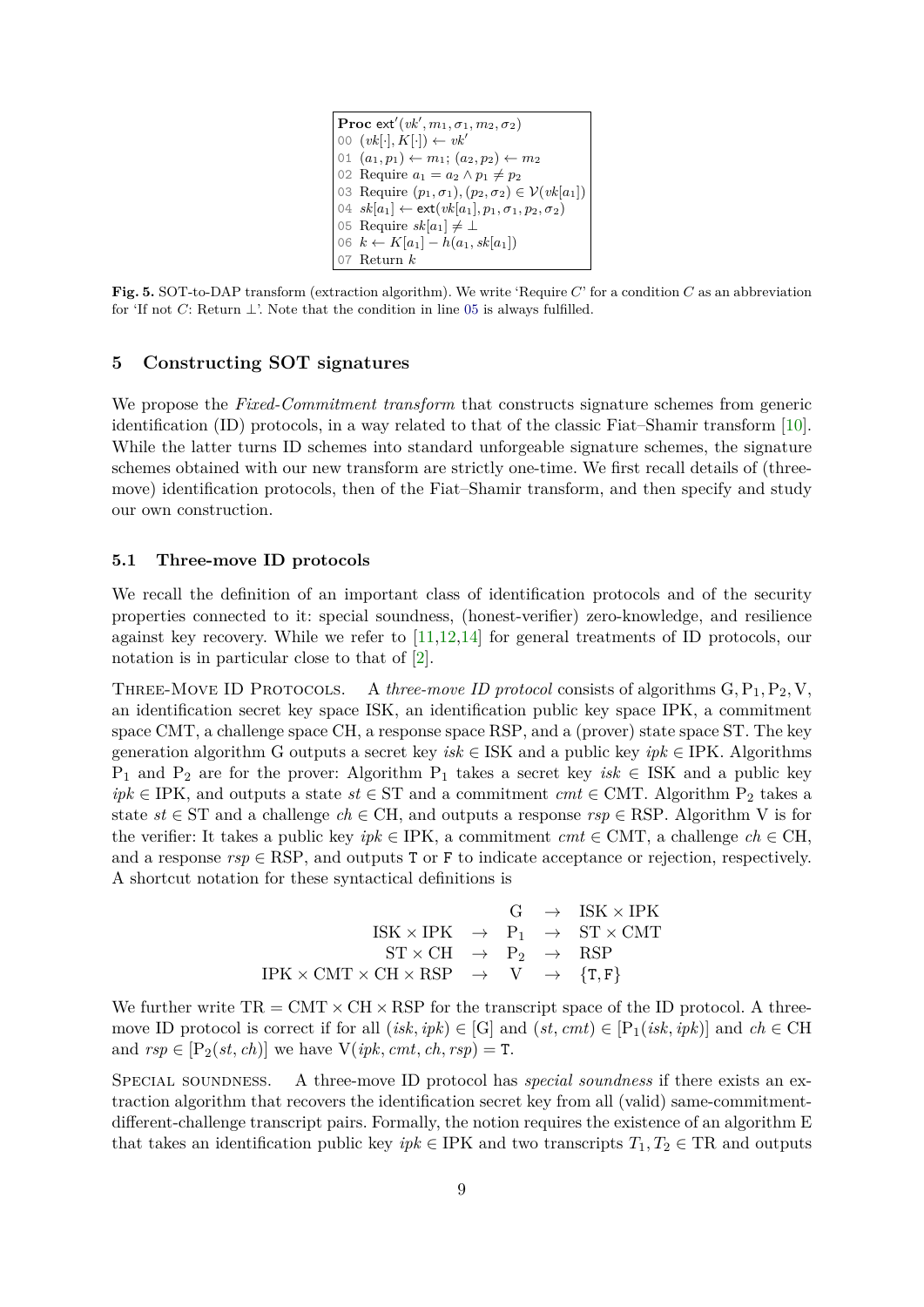either a secret key *isk* ∈ ISK or the failure symbol  $\perp \notin$  ISK. For correctness (of extraction) we require that for all  $(isk, ipk) \in [G]$  and  $T_1, T_2 \in TR$ , if we write  $T_i = (cnt_i, ch_i, rsp_i)$  and have  $V(ipk, cmt_1, ch_1, rsp_1) = T$  and  $V(ipk, cmt_2, ch_2, rsp_2) = T$ , then  $cmt_1 = cmt_2 ∧ ch_1 ≠ ch_2$  $\text{implies } E(ipk, T_1, T_2) = isk.$ 

Honest-Verifier Zero-Knowledge. A three-move ID protocol is (perfectly) *honest-verifier zero-knowledge* if honestly generated transcripts leak nothing about the involved secret key material. Formally, the notion requires the existence of a simulator S that takes a public key  $ipk \in \text{IPK}$  and outputs a transcript  $(cmt, ck, rsp) \in \text{TR}$  such that for all  $(isk, ibk) \in \text{[G]}$  the distributions

 $\{(st, cmt) \leftarrow_s P_1(isk, ipk); ch \leftarrow_s CH; rsp \leftarrow_s P_2(st, ch) : (cmt, ch, rsp)\}$ 

and

$$
\{(cnt, ch, rsp) \leftarrow_s S(\text{ipk}) : (cnt, ch, rsp)\}
$$

are identical.

Resilience against Key Recovery. A three-move ID protocol ID is resilient against (blind) key recovery attacks if no adversary can reconstruct the identification secret key from just the identification public key (no sample transcripts are provided). Formally, for all inverters  $\mathcal I$  we define the advantage  $\text{Adv}_{\mathsf{ID}}^{\text{kr}}(\mathcal{I}) := \Pr[(isk, ipk) \leftarrow_s G; isk' \leftarrow_s \mathcal{I}(ipk) : isk = isk']$ . Intuitively, an ID scheme is resilient against key recovery if all practical inverters have a negligible advantage.

#### **5.2 The Fiat–Shamir transform**

A well-known generic construction of a signature scheme from a three-move ID scheme and a random oracle is by Fiat and Shamir [\[10\]](#page-13-5). In a nutshell, for creating a signature on a message the signer invokes the  $P_1$  algorithm to obtain a fresh commitment, simulates an (honest) verifier by letting the random oracle, on input the commitment and the message, specify a challenge, and finally invokes the  $P_2$  algorithm to obtain a response that completes the transcript. The signature consists of the commitment and the response. The verification algorithm recovers the challenge by querying the random oracle and checks for transcript validity using the V algorithm. For reference we reproduce the details of this construction in the following.

FIAT–SHAMIR TRANSFORM. Let M be a message space and let  $G, P_1, P_2, V$  be the algorithms and ISK, IPK, CMT, CH, RSP, ST be the spaces of a three-move ID protocol. Let  $H:$  IPK  $\times$ CMT  $\times$  M  $\rightarrow$  CH be a hash function. Then the *Fiat–Shamir* transform (FS) converts the ID protocol into a signature scheme *Σ*: After letting  $\mathcal{SK} = \text{ISK} \times \text{IPK}$ ,  $\mathcal{VK} = \text{IPK}$ ,  $\mathcal{S} =$  $CMT \times RSP$ , the algorithms gen, sgn, vfy of the scheme are as specified in Figure [6.](#page-9-0)

| $ $ Proc gen                           | <b>Proc</b> sgn $(sk, m)$                 | <b>Proc</b> vfy $(vk, m, \sigma)$                            |
|----------------------------------------|-------------------------------------------|--------------------------------------------------------------|
| $\vert$ 00 $(isk, ipk) \leftarrow_s G$ | 04 $(isk, ipk) \leftarrow sk$             | 10 $ipk \leftarrow vk$ ; $(cmt, resp) \leftarrow \sigma$     |
| $\vert$ 01 sk $\leftarrow$ (isk, ipk)  | 05 $(st, cmt) \leftarrow_s P_1(isk, ipk)$ | 11 $ch \leftarrow H(jpk, cmt, m)$                            |
| $\vert 02 \ vk \leftarrow ipk$         | 06 $ch \leftarrow H(jpk, cmt, m)$         | 12 Return $V(\text{ipk}, \text{cmt}, \text{ch}, \text{rsp})$ |
| $\vert$ 03 Return $(sk, vk)$           | 07 $rsp \leftarrow_s P_2(st, ch)$         |                                                              |
|                                        | 08 $\sigma \leftarrow (cnt, rsp)$         |                                                              |
|                                        | 09 Return $\sigma$                        |                                                              |

<span id="page-9-0"></span>**Fig. 6.** Signature scheme obtained via the Fiat–Shamir transform.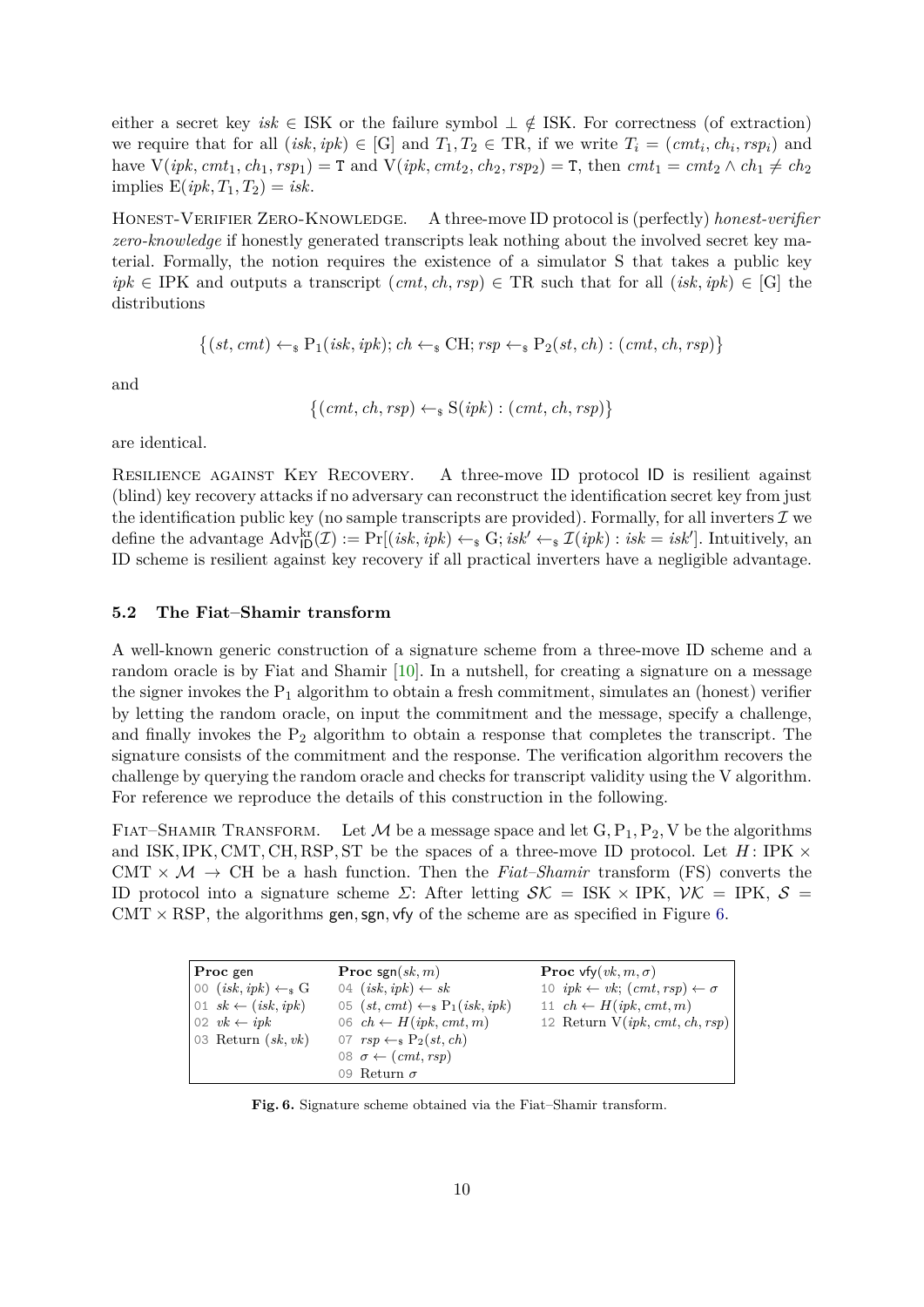### **5.3 The Fixed-Commitment transform**

We propose the Fixed-Commitment transform (FC) as an alternative way of constructing a signature scheme from a three-move ID protocol. It differs from the Fiat–Shamir transform in that generating a commitment using the  $P_1$  algorithm happens only once and during key generation, instead of during signing operations. The challenge (of the ID protocol) continues to be a function of commitment and message. Thus, signatures on different messages share the same commitment but use different challenges, allowing for the extraction of the identification secret key via the special soundness property. By using a similar trick as in our SOT-to-DAP transform (see Section [4\)](#page-5-1), i.e., by embedding a random oracle based encryption of the remaining signing key components into the verification key, the signature scheme is rendered strictly onetime. We specify the details of the FC transform in the following.

FIXED-COMMITMENT TRANSFORM. Let  $M$  be a message space and let  $G, P_1, P_2, V$  be the algorithms and ISK*,*IPK*,* CMT*,* CH*,* RSP*,* ST be the spaces of a three-move ID protocol. Assume  $(ST, +)$  is a commutative group.<sup>[3](#page-6-0)</sup> Let *H* : IPK  $\times$  CMT  $\times$  *M*  $\rightarrow$  CH and *h*: ISK  $\rightarrow$  ST be hash functions, both of which will be modeled as random oracles in the security analysis. Then the *Fixed-Commitment* transform (FC) converts the ID protocol into a signature scheme *Σ*: After letting  $S\mathcal{K} = \text{IPK} \times \text{ST} \times \text{CMT}$ ,  $\mathcal{V}\mathcal{K} = \text{IPK} \times \text{CMT} \times \text{ST}$ ,  $S = \text{RSP}$ , the algorithms gen, sgn, vfy of the scheme are as specified in Figure [7.](#page-10-0) (Algorithm ext is specified in Figure [8](#page-11-0) and discussed below.)

| Proc gen                                          | <b>Proc</b> sgn $(sk, m)$         | <b>Proc</b> vfy $(vk, m, \sigma)$                                                              |
|---------------------------------------------------|-----------------------------------|------------------------------------------------------------------------------------------------|
| 00 $(isk, ipk) \leftarrow_s G$                    | 06 $(jpk, st, cmt) \leftarrow sk$ | 11 $(\textit{ipk}, \textit{cmt}, \_\$ ) \leftarrow \textit{vk}; \textit{rsp} \leftarrow \sigma |
| $\vert$ 01 $(st, cmt) \leftarrow_s P_1(isk, ipk)$ | 07 $ch \leftarrow H(jpk, cmt, m)$ | 12 $ch \leftarrow H(\text{ipk}, \text{cmt}, m)$                                                |
| $02 K \leftarrow st + h(isk)$                     | 08 $rsp \leftarrow_s P_2(st, ch)$ | 13 Return $V(\text{ipk}, \text{cmt}, \text{ch}, \text{rsp})$                                   |
| 03 $sk \leftarrow (ipk, st, cmt)$                 | 09 $\sigma \leftarrow rsp$        |                                                                                                |
| 04 $vk \leftarrow (ipk, cmt, K)$                  | 10 Return $\sigma$                |                                                                                                |
| 05 Return $(sk, vk)$                              |                                   |                                                                                                |

<span id="page-10-0"></span>**Fig. 7.** SOT signature scheme obtained via the Fixed-Commitment transform (main algorithms).

The signature schemes obtained with our transform provide both unforgeability and key extractability.

**Theorem 3 (SOT unforgeability).** *Let* ID *be a three-move ID protocol and let Σ be the signature scheme obtained from it via the Fixed-Commitment transform. If* ID *has special soundness, is honest-verifier zero-knowledge, and is resilient against key recovery, then Σ is unforgeable in the SOT sense. More precisely, for any adversary* F *against Σ there exists an inverter* I *such that in the random oracle model for H and h we have*

$$
Adv_{\Sigma}^{sot}(\mathcal{F}) \le Q \cdot Adv_{ID}^{kr}(\mathcal{I}) + (q_H)^2 / |CH| ,
$$

*where*  $Q = q_H + q_h$  and  $q_H$ ,  $q_h$  are the numbers of queries to random oracles *H* and *h*, respectively. The running time of  $I$  is about that of  $F$ .

*Proof sketch.* Consider first the variant of the FC transform that does not embed encrypted state information in the verification key. With respect to this scheme, the simulator for game SOT has to provide the adversary with a verification key, a signature oracle that processes at most one query, and access to random oracle *H*. Insist w.l.o.g. that the adversary poses precisely one signing query, and that before it does so it poses the corresponding query to *H*. Let *m* be the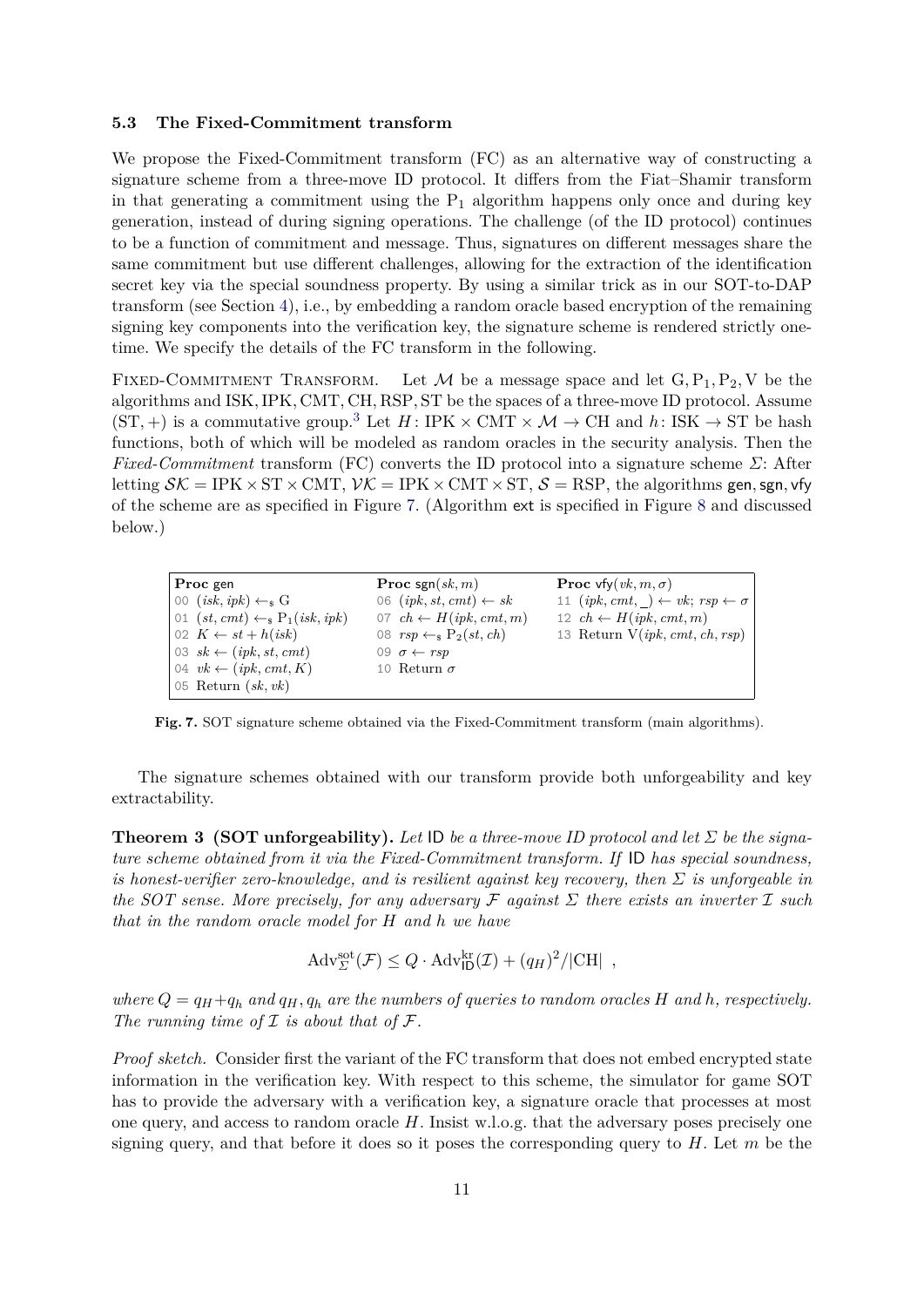message for which the signature is requested, and let  $1 \leq i \leq q_H$  be the index of the corresponding *H*-query. The simulator proceeds as follows: it generates a key pair (*isk, ipk*) with G; it guesses an index  $1 \leq j \leq q_H$  uniformly at random; it aborts, with probability  $1 - 1/q_H$ , if  $j \neq i$ ; it generates a protocol transcript (*cmt, ch, rsp*) using the zero-knowledge simulator; it answers the *j*th *H*-query with challenge *ch* (all remaining *H*-queries are answered with uniformly picked challenges); it invokes the adversary on input the verification key composed of *ipk* and *cmt*. Note that the simulator can properly simulate a signature on message *m*, just by releasing *rsp*. Note further that with probability  $1 - q_H / |CH|$ , for the challenge  $ch^*$  corresponding to the forgery output by the adversary we have  $ch \neq ch^*$ . As in this situation the special-soundness extraction algorithm is applicable to recover *isk*, a natural reduction shows that the forging advantage is bounded by  $q_H \text{Adv}_{\text{ID}}^{\text{kr}}(\mathcal{I}) + (q_H)^2 / |\text{CH}|$ , for an inverter  $\mathcal{I}$ .

Consider next the full scheme that includes the encryption in the verification key. This additional information is completely useless to the adversary up to the point where it poses a *h*(*isk*) query. Each such query can be seen as trying to break a key recovery challenge against scheme ID. That is, to the above bound the term  $q_h \text{Adv}_{ID}^{kr}(\mathcal{I})$  needs to be added. The overall result is the bound claimed in the theorem statement.  $\Box$ 

**Theorem 4 (SOT key extractability).** Let  $|D \text{ be a three-move } ID \text{ protocol and let } \Sigma \text{ be }$ *the signature scheme obtained from it via the Fixed-Commitment transform. If* ID *has special soundness then*  $\Sigma$  *is strictly one-time. More precisely, if*  $H$  *is collision resistant then the instructions in Figure [8](#page-11-0) specify an extraction algorithm* ext *for scheme Σ from the extraction algorithm* E *of scheme* ID*.*

<span id="page-11-2"></span><span id="page-11-1"></span>

<span id="page-11-0"></span>**Fig. 8.** SOT extraction algorithm for the Fixed-Commitment transform. We write 'Require *C*' for a condition *C* as an abbreviation for 'If not *C*: Return ⊥'. Note that the condition in line [11](#page-11-1) is always fulfilled.

*Proof.* The argument is immediate: Having two signatures on different messages means having two ID protocol transcripts with the same commitment but different challenges (this requires that hash function *H* be collision resistant, see line [07](#page-11-2) in Figure [8\)](#page-11-0). Our SOT extraction algorithm applies the special-soundness extraction algorithm to this setting to first recover the identification secret key, and then, by decrypting the corresponding *h*-based ciphertext, the missing component of the SOT signing key.  $\Box$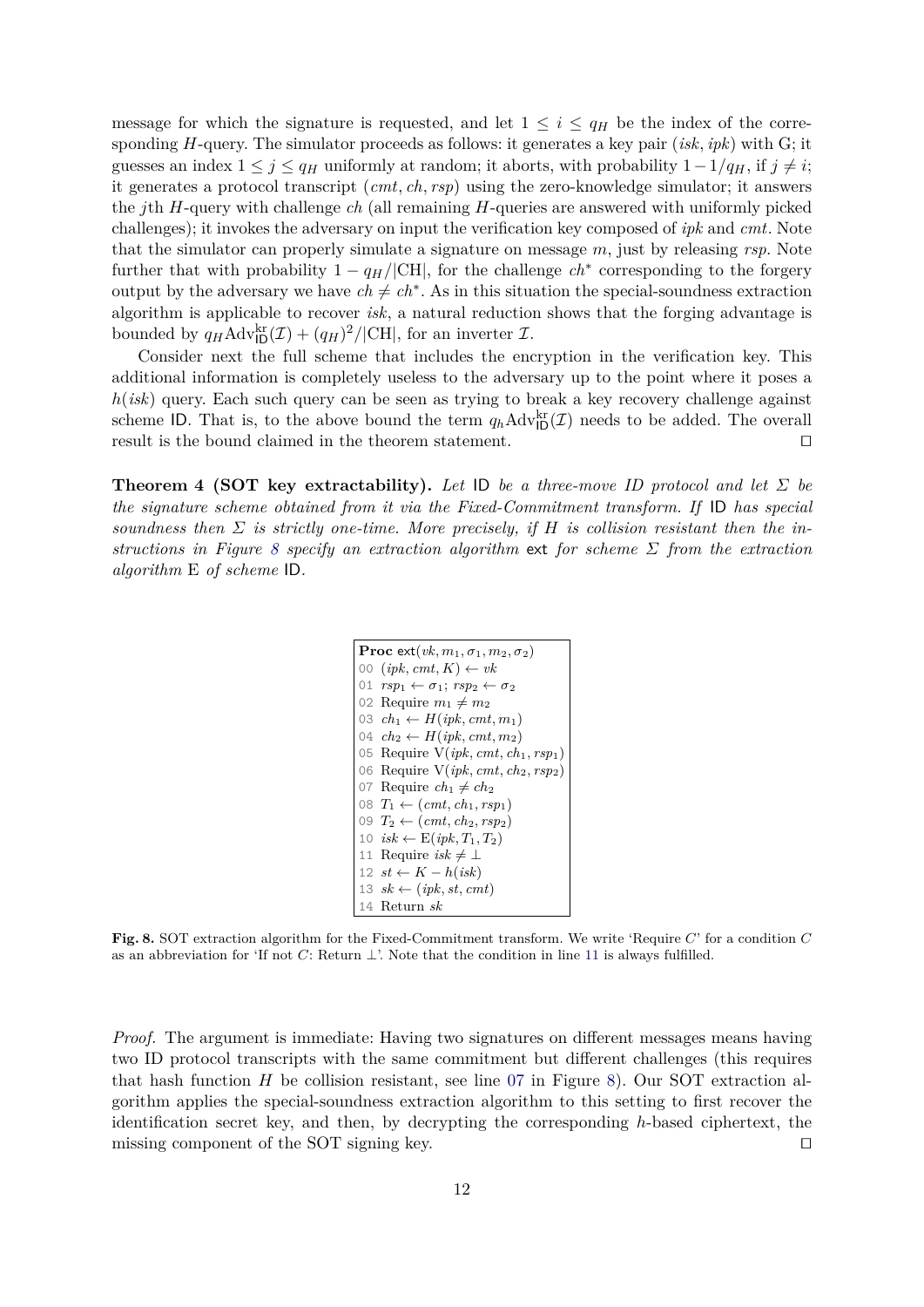## <span id="page-12-2"></span>**6 Putting everything together: DLP-based DAP signatures**

The overall goal of this article is to construct a practical DLP-based DAP signature scheme with short signatures. As in Section [4](#page-5-1) we constructed DAP signatures generically from SOT signatures, and in Section [5](#page-8-2) we constructed SOT signatures generically from ID schemes, what is missing is the specification of appropriate DLP-based identification schemes. The classic candidates for this are the schemes by Schnorr [\[20\]](#page-14-5) and Okamoto [\[15\]](#page-13-10). Both of them provide special soundness and honest-verifier zero-knowledge, and thus fit into our ID protocol framework. A less known and less general scheme is the one underlying DSA and ECDSA signatures [\[1,](#page-13-11)[8\]](#page-13-12) (which can be seen as a variant of Schnorr's scheme, obfuscated to avoid intellectual property issues).

In Figures [9](#page-12-0) and [10](#page-13-13) we expose how our overall DAP scheme looks like if the three-move ID protocol is instantiated with the ones underlying Schnorr and (EC)DSA signatures, respectively. In both cases, targeting the 128 bit security level, we propose a PRF key length of  $\kappa = 128$  bit and a group order of  $2\kappa = 256$  bit. Further, for compactness of verification keys, we suggest using elliptic curve groups. In particular it would be somehow natural to instantiate the Schnorr-based scheme with the parameters of (Schnorr-based) EdDSA signatures [\[4\]](#page-13-14) (i.e., on Edwards curves) and the (EC)DSA-based scheme with NIST-standardized curves.<sup>[4](#page-12-1)</sup> In both cases the signature size would be 256 bit. No DAP signature scheme proposed in the past has that short signatures (so far, the shortest DAP schemes have 2048 bit [\[3\]](#page-13-2) and 1280 bit [\[7\]](#page-13-3) signatures, which we beat by a factor of 8 and 5, respectively), and likely the length is even optimal (in the DLP setting). The verification keys are considerably less compact, with a size of 640|A| bits. This is only slightly larger than those of [\[7\]](#page-13-3) which are roughly 512|A| bits in size. Note that we suggest a third scheme in [A](#page-14-4)ppendix A which has 256 bit signatures and  $384|\mathcal{A}|$  bit verification keys. However, in the current version of this article we do not provide a security proof for it.

| Proc gen                                                                                                                        | <b>Proc</b> sgn(sk, m)                                                                                                                                                                                              |
|---------------------------------------------------------------------------------------------------------------------------------|---------------------------------------------------------------------------------------------------------------------------------------------------------------------------------------------------------------------|
| 00 $k \leftarrow_s \{0,1\}^{\kappa}$                                                                                            | 10 $k \leftarrow sk$ ; $(a, p) \leftarrow m$                                                                                                                                                                        |
| 01 $vk[\cdot] \leftarrow \perp; K[\cdot] \leftarrow \perp$                                                                      | 11 $(x, r) \leftarrow F(k, a)$                                                                                                                                                                                      |
| 02 For all $a \in \mathcal{A}$ :                                                                                                | 12 $X \leftarrow q^x$ ; $R \leftarrow q^r$                                                                                                                                                                          |
| 03 $(x,r) \leftarrow F(k,a)$                                                                                                    | 13 $c \leftarrow H(X, R, m)$                                                                                                                                                                                        |
| 04 $X \leftarrow g^x$ ; $R \leftarrow g^r$                                                                                      | 14 $\sigma \leftarrow r + xc$                                                                                                                                                                                       |
| 05 $vk[a] \leftarrow (X, R)$                                                                                                    | 15 Return $\sigma$                                                                                                                                                                                                  |
| 06 $K[a] \leftarrow k + h(a, x, r)$<br>07 $sk \leftarrow k$<br>08 $vk \leftarrow (vk[\cdot], K[\cdot])$<br>09 Return $(sk, vk)$ | <b>Proc</b> vfy $(vk, m, \sigma)$<br>16 $(vk[\cdot], \_) \leftarrow vk$<br>17 $(a, p) \leftarrow m$<br>18 $(X,R) \leftarrow vk[a]$<br>19 $c \leftarrow H(X, R, m)$<br>20 Return $[RX^c \stackrel{?}{=} g^{\sigma}]$ |

<span id="page-12-0"></span>**Fig. 9.** DAP signature scheme based on Schnorr signatures, defined in respect to a cyclic group  $\mathbb{G} = \langle g \rangle$  of primeorder *q*. We assume hash functions  $F: \{0,1\}^{\kappa} \times A \to \mathbb{Z}_q \times \mathbb{Z}_q$ ,  $h: A \times \mathbb{Z}_q \times \mathbb{Z}_q \to \{0,1\}^{\kappa}$ ,  $H: \mathbb{G} \times \mathbb{G} \times A \to \mathbb{Z}_q$ .

<span id="page-12-1"></span><sup>&</sup>lt;sup>4</sup> That this is "natural" was communicated to us by software engineers. From an academic perspective the choice of curve should be orthogonal to the choice of ID scheme. On the other hand, there seems nothing wrong with the proposal, so we stick to it.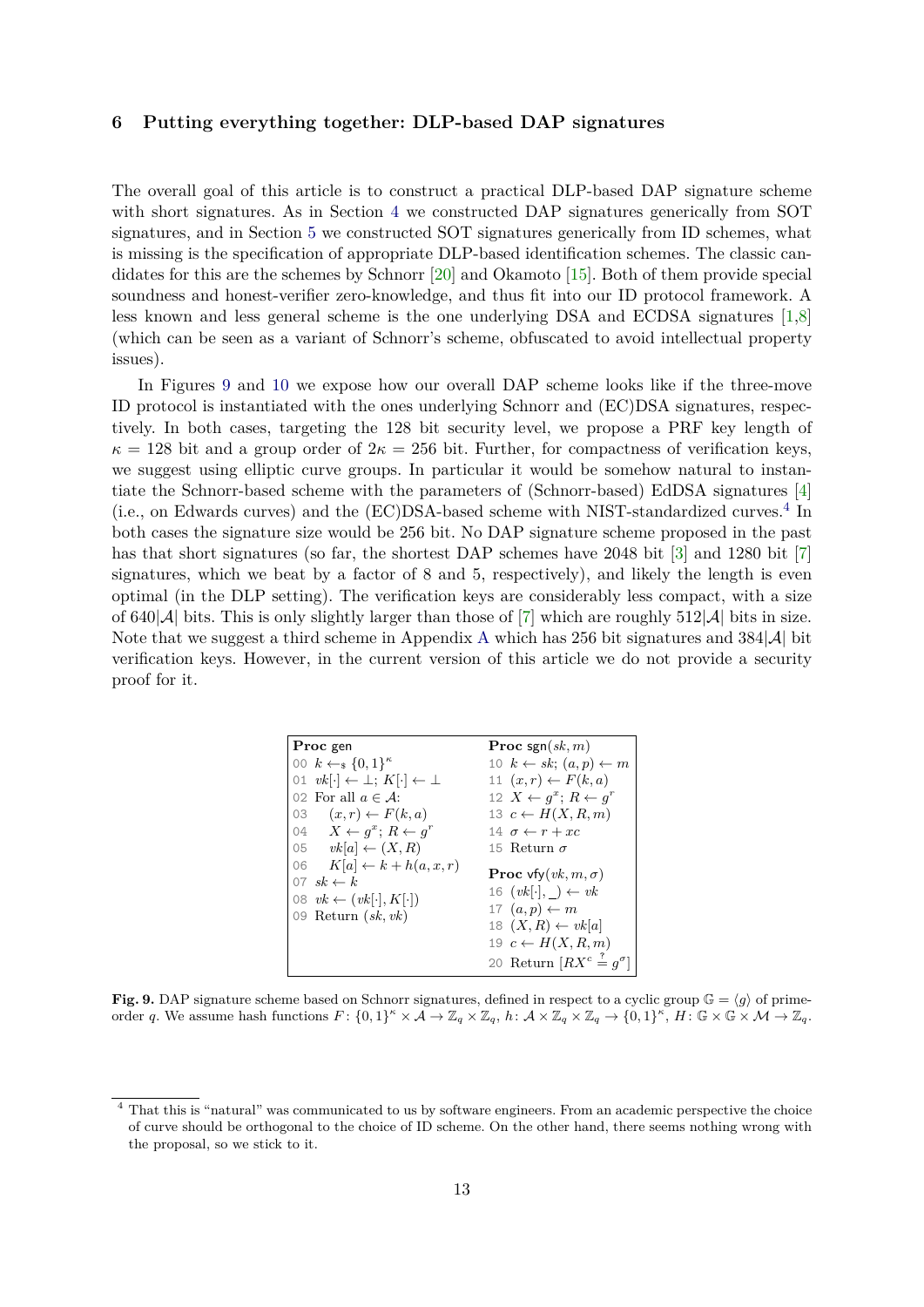| Proc gen                                                   | <b>Proc</b> sgn(sk, m)                                         |
|------------------------------------------------------------|----------------------------------------------------------------|
| 00 $k \leftarrow_s \{0,1\}^{\kappa}$                       | 12 $k \leftarrow sk$ ; $(a, p) \leftarrow m$                   |
| 01 $vk[\cdot] \leftarrow \perp; K[\cdot] \leftarrow \perp$ | 13 $(x, r) \leftarrow F(k, a)$                                 |
| 02 For all $a \in \mathcal{A}$ :                           | 14 $R \leftarrow q^r$ ; $t \leftarrow f(R)$                    |
| 03 $(x,r) \leftarrow F(k,a)$                               | 15 $\sigma \leftarrow (H(m) + tx)^{1/r}$                       |
| 04 Require $x \neq 0 \wedge r \neq 0$                      | 16 Return $\sigma$                                             |
| 05 $R \leftarrow q^r$ ; $t \leftarrow f(R)$                | <b>Proc</b> vfy $(vk, m, \sigma)$                              |
| 06 Require $t \neq 0$                                      |                                                                |
| 07 $X \leftarrow q^x$ ; $vk[a] \leftarrow (X, R)$          | 17 $(vk[\cdot], \_) \leftarrow vk$<br>18 $(a, p) \leftarrow m$ |
| 08 $K[a] \leftarrow k + h(a, x, r)$                        |                                                                |
| 09 $sk \leftarrow k$                                       | 19 $(X,R) \leftarrow vk[a]$<br>20 $t \leftarrow f(R)$          |
| 10 $vk \leftarrow (vk[\cdot], K[\cdot])$                   |                                                                |
| 11 Return $(sk, vk)$                                       | 21 Return $[q^{H(m)}X^t \stackrel{?}{=} R^{\sigma}]$           |

<span id="page-13-13"></span>**Fig. 10.** DAP signature scheme based on (EC)DSA signatures (where we use the notation of the DSA algorithms from [\[9\]](#page-13-15)). We assume a cyclic group  $\mathbb{G}$  as in Figure [9,](#page-12-0) and hash functions  $F: \{0,1\}^{\kappa} \times \mathcal{A} \to \mathbb{Z}_q \times \mathbb{Z}_q, f: \mathbb{G} \to \mathbb{Z}_q$  $h: \mathcal{A} \times \mathbb{Z}_q \times \mathbb{Z}_q \to \{0,1\}^{\kappa}, H: \mathcal{M} \to \mathbb{Z}_q$ . We write 'Require *C*' for a condition *C* as an abbreviation for 'If not *C*: Return ⊥'.

# **References**

- <span id="page-13-11"></span>1. Barker, E.B.: FIPS PUB 186-4—FEDERAL INFORMATION PROCESSING STANDARDS PUBLICA-TION Digital Signature Standard (DSS) (2009), <https://dx.doi.org/10.6028/NIST.FIPS.186-4>
- <span id="page-13-9"></span>2. Bellare, M., Poettering, B., Stebila, D.: From identification to signatures, tightly: A framework and generic transforms. In: Cheon, J.H., Takagi, T. (eds.) ASIACRYPT 2016, Part II. LNCS, vol. 10032, pp. 435–464. Springer, Heidelberg, Germany, Hanoi, Vietnam (Dec 4–8, 2016)
- <span id="page-13-2"></span>3. Bellare, M., Poettering, B., Stebila, D.: Deterring certificate subversion: Efficient double-authenticationpreventing signatures. In: Fehr, S. (ed.) PKC 2017, Part II. LNCS, vol. 10175, pp. 121–151. Springer, Heidelberg, Germany, Amsterdam, The Netherlands (Mar 28–31, 2017)
- <span id="page-13-14"></span>4. Bernstein, D.J., Duif, N., Lange, T., Schwabe, P., Yang, B.Y.: High-speed high-security signatures. In: Preneel, B., Takagi, T. (eds.) CHES 2011. LNCS, vol. 6917, pp. 124–142. Springer, Heidelberg, Germany, Nara, Japan (Sep 28 – Oct 1, 2011)
- <span id="page-13-1"></span>5. Boneh, D., Kim, S., Nikolaenko, V.: Lattice-based DAPS and generalizations: Self-enforcement in signature schemes. In: Gollmann, D., Miyaji, A., Kikuchi, H. (eds.) ACNS 17. LNCS, vol. 10355, pp. 457–477. Springer, Heidelberg, Germany, Kanazawa, Japan (Jul 10–12, 2017)
- <span id="page-13-0"></span>6. Chaum, D., Fiat, A., Naor, M.: Untraceable electronic cash. In: Goldwasser, S. (ed.) CRYPTO'88. LNCS, vol. 403, pp. 319–327. Springer, Heidelberg, Germany, Santa Barbara, CA, USA (Aug 21–25, 1990)
- <span id="page-13-3"></span>7. Derler, D., Ramacher, S., Slamanig, D.: Short double- and *N*-times-authentication-preventing signatures from ECDSA and more. To appear in the proceedings of EuroS&P 2018 (preprint available in the Cryptology ePrint Archive, Report 2017/1203) (2018), <https://eprint.iacr.org/2017/1203>
- <span id="page-13-12"></span>8. Fersch, M., Kiltz, E., Poettering, B.: On the provable security of (EC)DSA signatures. In: Weippl, E.R., Katzenbeisser, S., Kruegel, C., Myers, A.C., Halevi, S. (eds.) ACM CCS 16. pp. 1651–1662. ACM Press, Vienna, Austria (Oct 24–28, 2016)
- <span id="page-13-15"></span>9. Fersch, M., Kiltz, E., Poettering, B.: On the one-per-message unforgeability of (EC)DSA and its variants. In: Kalai, Y., Reyzin, L. (eds.) TCC 2017, Part II. LNCS, vol. 10678, pp. 519–534. Springer, Heidelberg, Germany, Baltimore, MD, USA (Nov 12–15, 2017)
- <span id="page-13-5"></span>10. Fiat, A., Shamir, A.: How to prove yourself: Practical solutions to identification and signature problems. In: Odlyzko, A.M. (ed.) CRYPTO'86. LNCS, vol. 263, pp. 186–194. Springer, Heidelberg, Germany, Santa Barbara, CA, USA (Aug 1987)
- <span id="page-13-6"></span>11. Goldreich, O.: Foundations of Cryptography: Basic Tools, vol. 1. Cambridge University Press, Cambridge, UK (2001)
- <span id="page-13-7"></span>12. Katz, J., Lindell, Y.: Introduction to Modern Cryptography. Chapman and Hall/CRC Press (2007)
- <span id="page-13-4"></span>13. Krawczyk, H., Rabin, T.: Chameleon signatures. In: NDSS 2000. The Internet Society, San Diego, CA, USA (Feb 2–4, 2000)
- <span id="page-13-8"></span>14. Menezes, A., van Oorschot, P., Vanstone, S.: Handbook of Applied Cryptography. CRC Press (2001), [http:](http://www.cacr.math.uwaterloo.ca/hac/) [//www.cacr.math.uwaterloo.ca/hac/](http://www.cacr.math.uwaterloo.ca/hac/)
- <span id="page-13-10"></span>15. Okamoto, T.: Provably secure and practical identification schemes and corresponding signature schemes. In: Brickell, E.F. (ed.) CRYPTO'92. LNCS, vol. 740, pp. 31–53. Springer, Heidelberg, Germany, Santa Barbara, CA, USA (Aug 16–20, 1993)